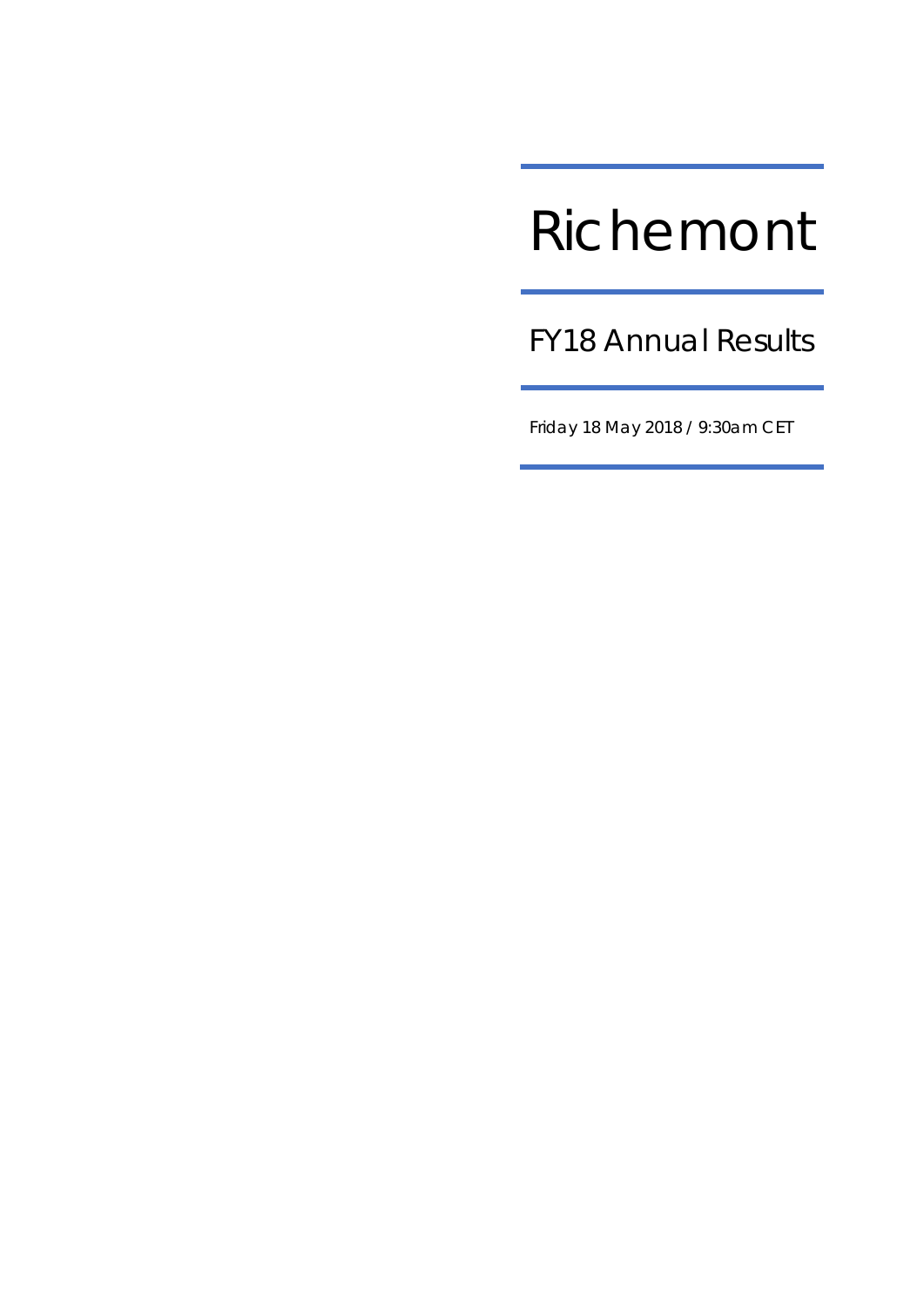| INTRODUCTION: Sophie Cagnard, Group Corporate Communications Director 3 |  |
|-------------------------------------------------------------------------|--|
|                                                                         |  |
| PRESENTATION: Sophie Cagnard, Group Corporate Communications Director6  |  |
|                                                                         |  |
|                                                                         |  |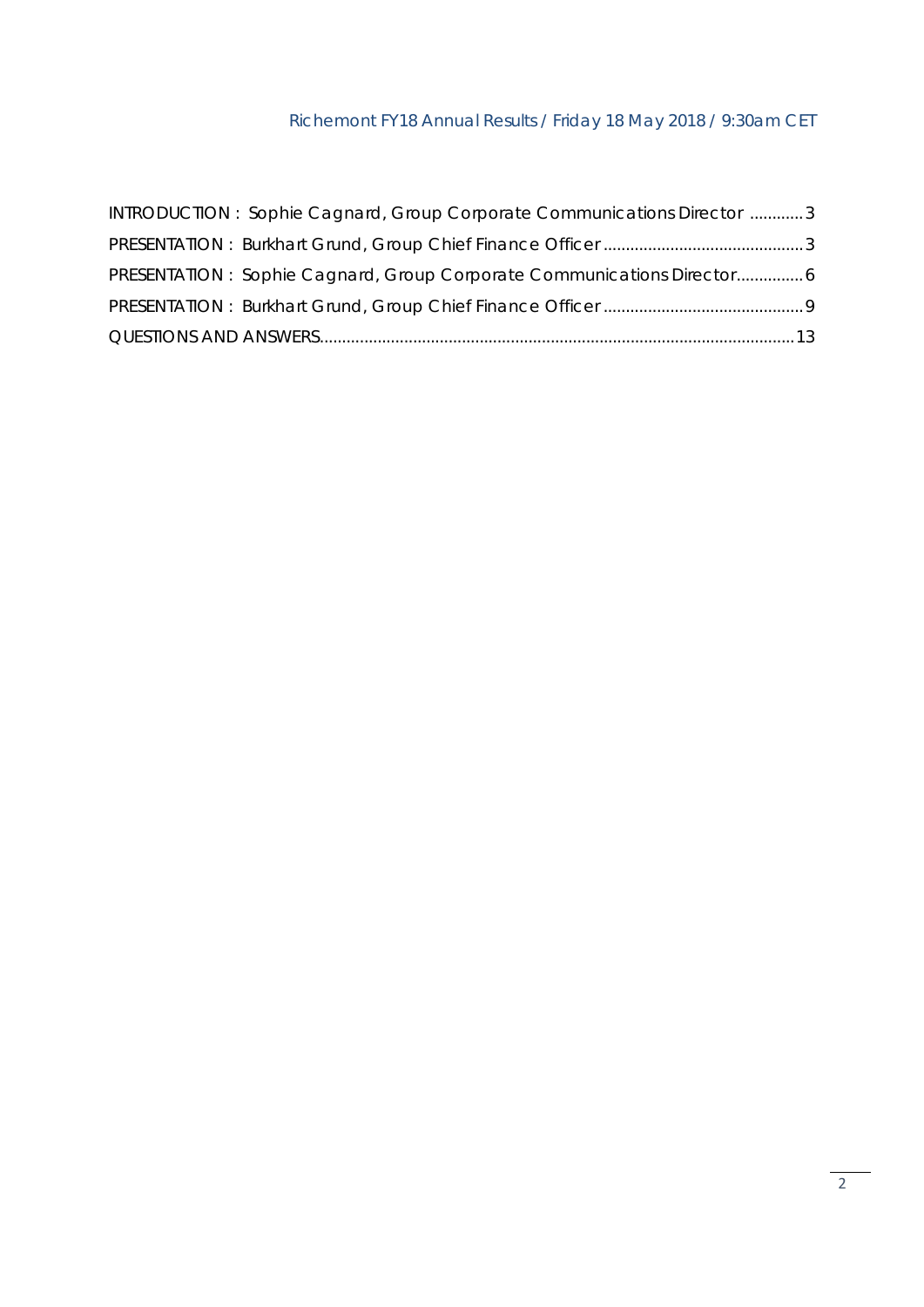# **INTRODUCTION :** Sophie Cagnard, Group Corporate Communications Director

Sophie CAGNARD: Good morning, everyone. Nice to see some familiar faces. Burkhart Grund, Chief Finance Officer, and I would like to thank you for coming to Geneva to attend Richemont's 2018 annual results presentation. Welcome also those of you watching the webcast. Joining us today from Richemont, Mr Cyrille Vigneron, Cartier CEO, Mr Nicolas Bos, Van Cleef & Arpels CEO, and Mr Jérôme Lambert, Chief Operating Officer. The presentation and company announcements are already available on Richemont.com. An archive of this webcast will be available today on Richemont's website at 3:00pm Geneva time. So first, Burkhart will take you through the highlights, before reviewing Group sales. Then I will present the Maisons' developments, and thereafter, Burkhart will talk you through the financials and conclude. As usual, the presentation will be followed by a Q&A session, and questions will be taken from the floor. Also, time permitting, from those of you watching the webcast who would have put their questions through the dedicated link on Richemont.com.

Before we begin, could you kindly ensure that your mobile devices are switched off. Thank you. Over to you, Burkhart.

## **PRESENTATION :** Burkhart Grund, Group Chief Finance Officer

Burkhart GRUND: Thank you, Sophie, and good morning, ladies and gentlemen here in the auditorium and those of you watching behind your screens. Thank you for your time today. Today, Richemont is reporting a set of numbers that reflect a generally improved macroeconomic environment, mixed currency movements, solid sales in our main product categories, and the impact of a number of watch inventory measures negatively affecting the wholesale channel. In total, sales increased by 8% at constant exchange rates, and by 3% at actual exchange rates, to finish the year at €10.979 billion. Excluding inventory buy-backs in both financial years 2017 and 2018, Group sales rose by 7% at constant exchange rates. The past twelve months have been characterised by soft wholesale sales and strong retail sales, which were driven by solid jewellery and watch sales. Operating profit reached €1.844 billion, up 5% versus the prior year, reflecting improved gross margin and tight operating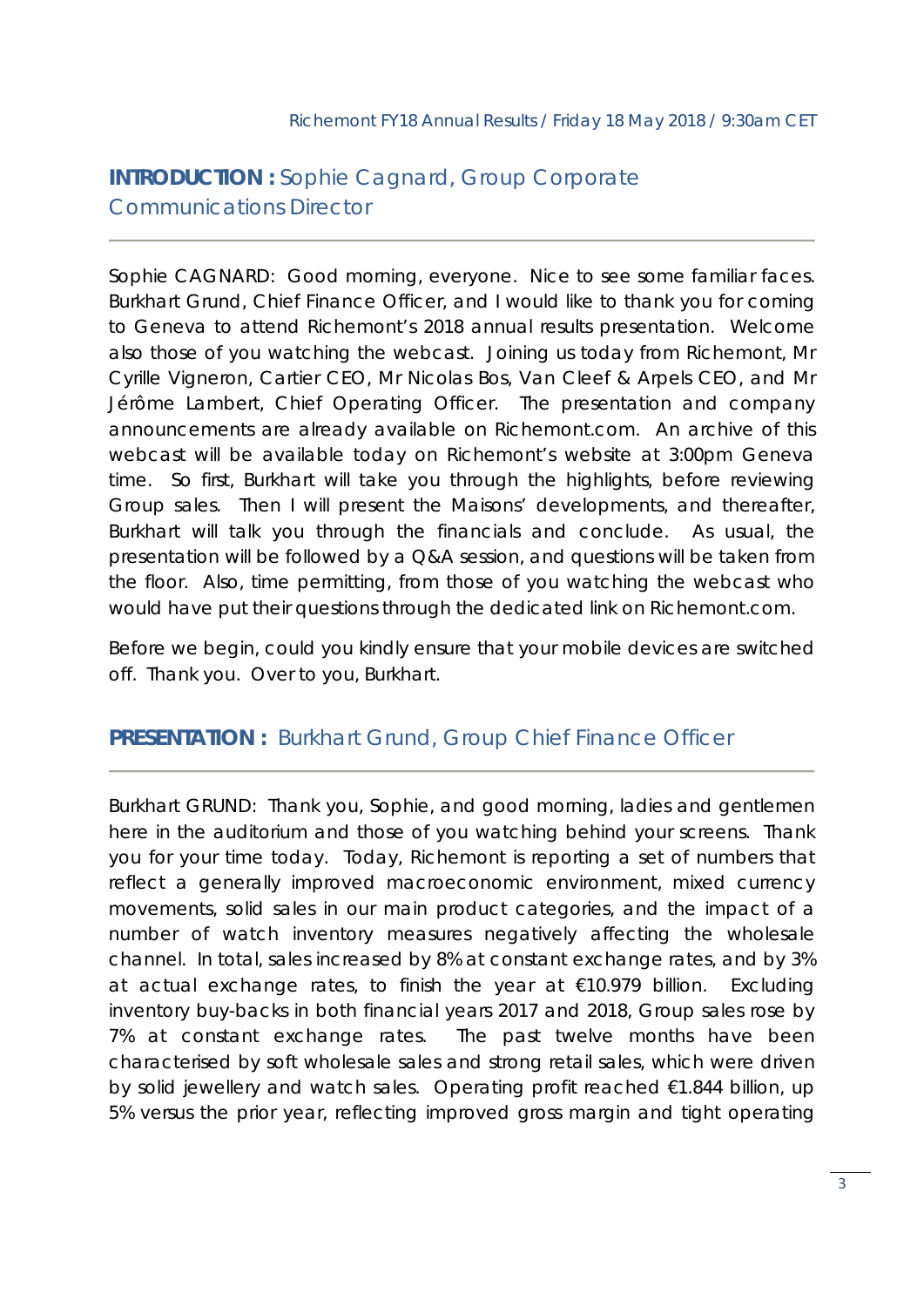expense control. Excluding one-time items totalling €208m in the year under review, and €109 million in the prior year, operating profit increased by 10%. All in, the operating margin was broadly stable versus the prior year at 16.8%.

Profit for the year increased by 1% to  $\epsilon$ 1.221 billion, impacted by a higher effective tax rate. Cash flow from operations was strong, rising by €827 million to €2.723 billion. Let me now walk you through the Group sales performance, first by region, then by network, and finally by product line, with numbers, as always, expressed in constant currencies. I'll start with our sales in Europe, which remains our second-largest region with 27% of Group sales. Full-year sales declined by 2%, adversely impacted by the relative strength of the euro, inventory buy-backs in the fourth quarter of the year, tight inventory control within our wholesale network, and the optimisation of the wholesale distribution network. Sales in France, our fourth-largest market in the world, contracted, and in Switzerland, we're in line with the prior year. The United Kingdom, however, enjoyed continued growth. Sales of all product categories were broadly in line or positive compared to the prior year, with the exception of watches, which were impacted by the initiatives mentioned before. As a result, wholesale sales declined, while retail sales posted modest growth.

Let us now review Asia Pacific, our largest region, accounting for 40% of Group sales. Sales in the region increased by 17%, supported by a weaker Hong Kong dollar, easier compared to figures and a reduced level of buy-backs in the year under review. The double-digit growth was broad-based, led geographically by mainland China, Hong Kong, Korea and Macau, and product-wise, by jewellery and watches. By channel, sales grew by double digits in both retail and wholesale.

Let us now look at the Americas region, which recorded an 8% progress in sales. Lower wholesale sales impacted by watch inventory management initiatives were offset by strong retail sales. Retail performance was driven by jewellery and clothing, with a strong growth of online sales. Retail sales also benefited from the favourable full-year impact of the reopening of the Cartier New York flagship store in the prior year. All in all, the region's contribution to Group sales was in line with the prior year at about 16%. The US remains our largest market, before mainland China and Hong Kong.

Let us now turn to Japan, which represents 9% of Group sales and posted a 6% increase in sales. Japan benefited from softer comparative figures and a favourable currency environment, which positively impacted tourist spending.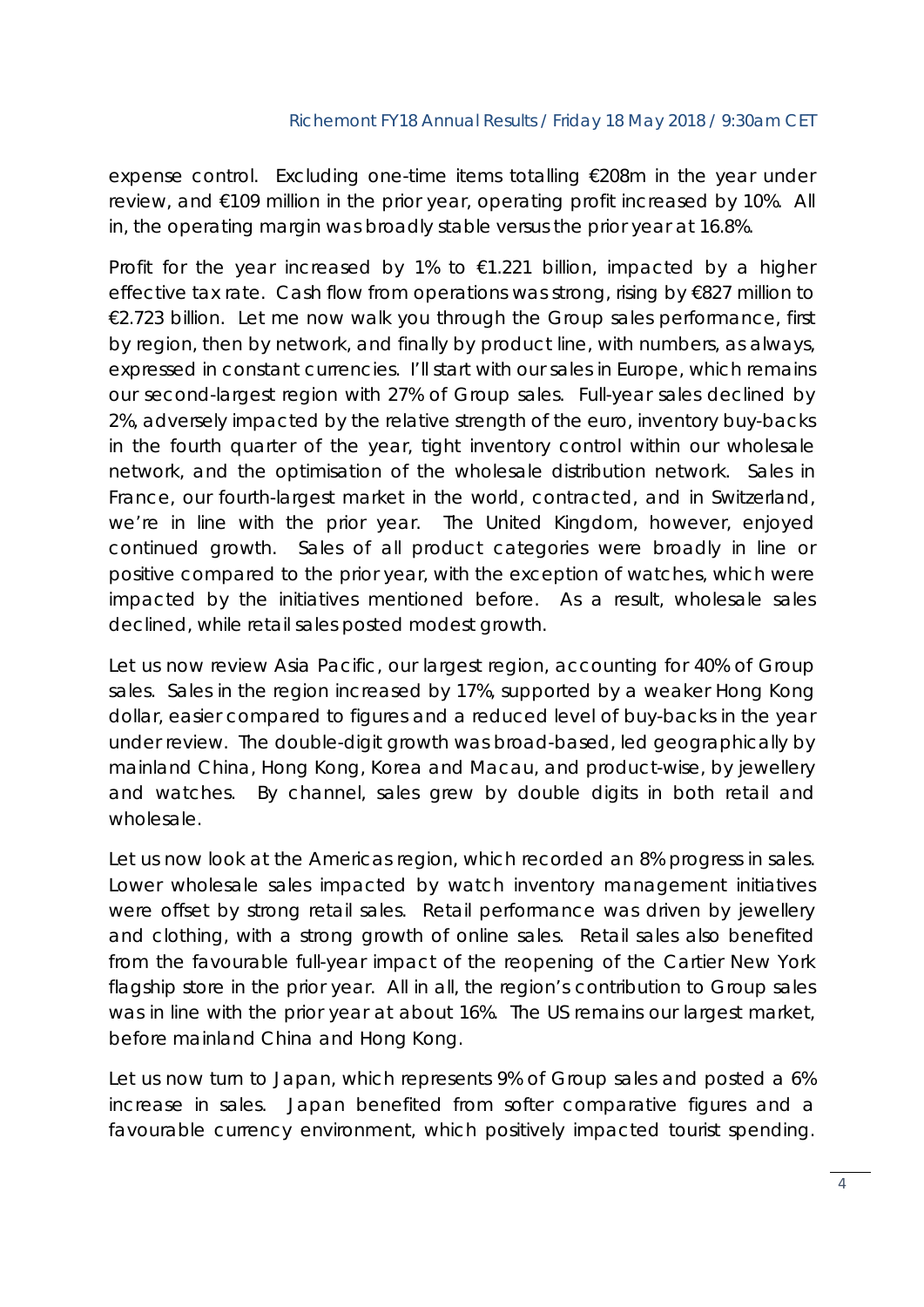Good sales growth in jewellery, watches, as well as the retail channel more than offset the decline in wholesale sales. The year under review also saw the fullyear contribution from the prior year's reopening of the Cartier flagship store in Ginza, as well as the positive contribution from the newly opened Piaget and Van Cleef & Arpels flagship stores also in Ginza in Tokyo.

Finally, let us review the Middle East and Africa region, which generated 8% of Group sales and saw sales rise by 2%. Higher tourist spending more than offset the adverse impacts of inventory buy-backs and geopolitical and regional uncertainties. In terms of product categories, jewellery, watches and writing instruments posted moderate growth.

Let us now turn to sales by distribution channel. The contribution of retail sales through the Maisons' online stores and 1,123 directly operated boutiques has increased to 63%, up from 60% a year ago. The 14% increase in retail sales was fuelled primarily by jewellery and watches, with most other product categories enjoying growth. Retail was also supported by a net of six store openings, including the internalisation of external points of sale. From a geographical perspective, all regions excluding Europe recorded double-digit increases. The Group's wholesale business, including sales to franchise partners, reported a 1% decline. Increases in most product categories could not offset the decline in watch wholesale sales, which were impacted by a number of watch inventory management initiatives. Internalisation of points of sale, notably in Saudi Arabia and the United Arab Emirates, also weighed on the wholesale performance. Sales declined in all regions, except in Asia Pacific.

Finally, let us move to the sales breakdown by product line. All major product categories showed growth. Jewellery, which progressed by 15%, enjoyed double-digit growth in most regions. The strong performance was attributable to all Maisons selling jewellery, namely Cartier, Van Cleef & Arpels and Piaget. Jewellery has now become the Group's largest product line, and contributes 41% of total sales. Watch sales achieved a mid-single-digit increase, as strong retail sales more than offset the weakness in wholesale sales. The 4% increase in leather goods was driven by good growth in Europe and Asia Pacific. Writing instruments registered a 3% increase in sales, driven by Montblanc, a notable achievement in a mature market. Clothing posted a more measured performance, with a good contribution from Dunhill and Peter Millar. The category was impacted by the exit of Shanghai Tang on 1 July, and the change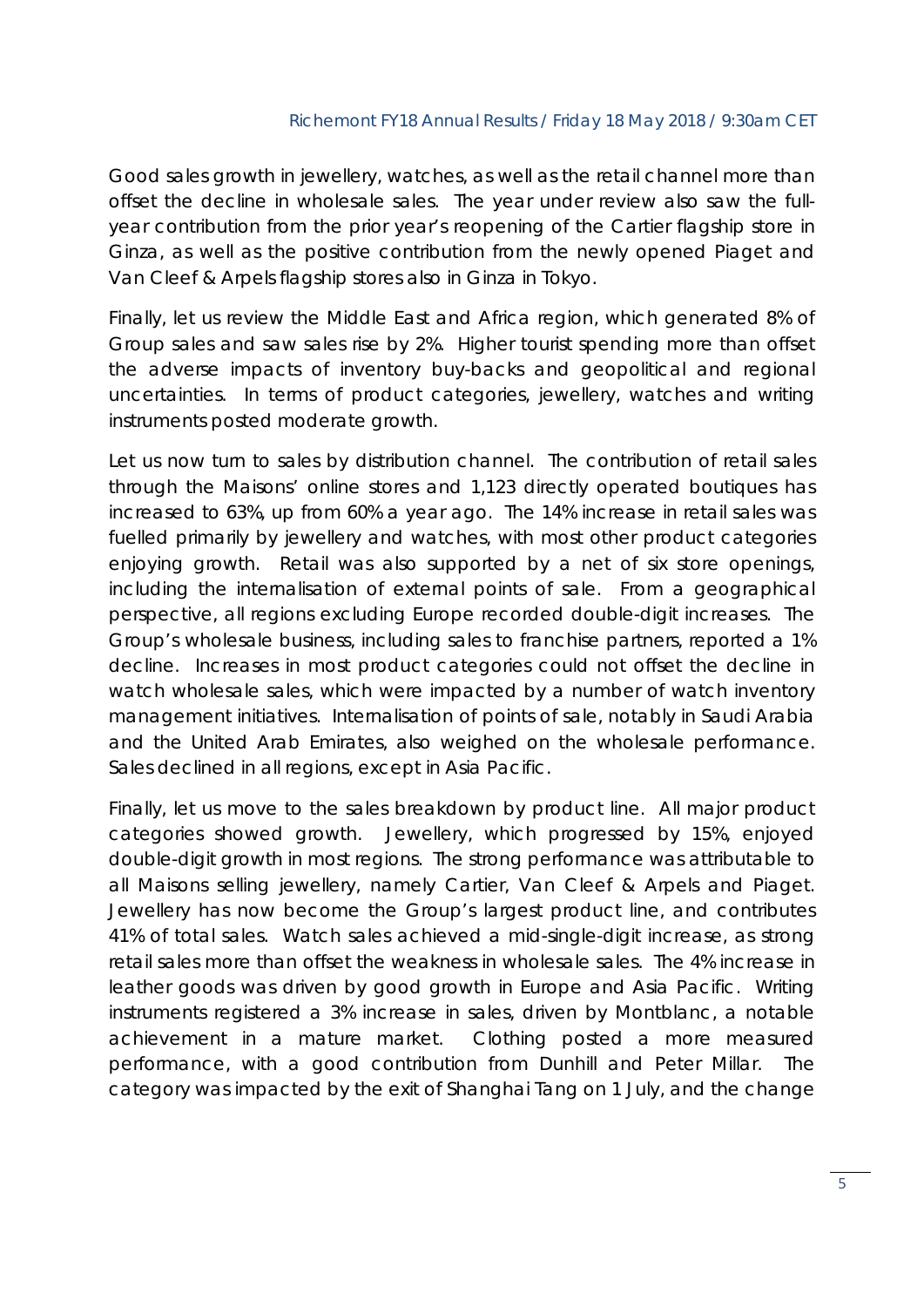of creative directors at Chloé and Dunhill. Sophie will now take you through the Maisons and the segment highlights. Over to you, Sophie.

# **PRESENTATION :** Sophie Cagnard, Group Corporate Communications Director

Sophie CAGNARD: So thank you, Burkhart. Let me start with the segment highlights. So the Jewellery Maisons' operating margin strengthened to almost 30%. The Specialist Watchmakers managed to improve their profitability, while taking inventory management initiatives, and the profitability of our Other businesses was impacted by a number of one-time items. Let us look now at the reported sales and operating results by segment in more detail.

So we'll start with the Jewellery Maisons segment, which accounted for 59% of Group sales. The segment includes the total sales of the Cartier and Van Cleef & Arpels Maisons across all product categories. Sales grew by 9%, driven by high single-digit growth in jewellery, and double-digit growth in watches, and reflected strength in Asia Pacific, the Americas, and in the retail channel. Also, sales partly benefited from the non-recurrence of the prior year watch buybacks at Cartier. The Jewellery Maisons' operating results improved by 15% to €1.926 billion. This €244 million increase reflects the robust sales just mentioned, good cost control, and the non-recurrence of the €151 million one-time charges in the prior year. Consequently, operating margin improved by 150 basis points to 29.9%.

Let us look at the main developments over the past 12 months. In terms of product lines, jewellery recorded a broad performance, with broad-based growth across unique pieces at the highest price points, and more accessible iconic lines such as *Love* at Cartier and *Alhambra* at Van Cleef & Arpels. Watches reported growth across price points and materials, supported notably by the success of *Poetic Complications* at Van Cleef & Arpels and the relaunched *Panthère* collection at Cartier. Wholesale growth was more measured, reflecting initiatives to tighten sell-in and optimise networks. Strong retail sales benefited not only from the enduring appeal of Cartier and Van Cleef & Arpels' creations, but also from the net opening of two internal boutiques, including in Toronto Yorkdale. There was also the full-year contribution of reopened Cartier flagship stores in New York and Ginza, and the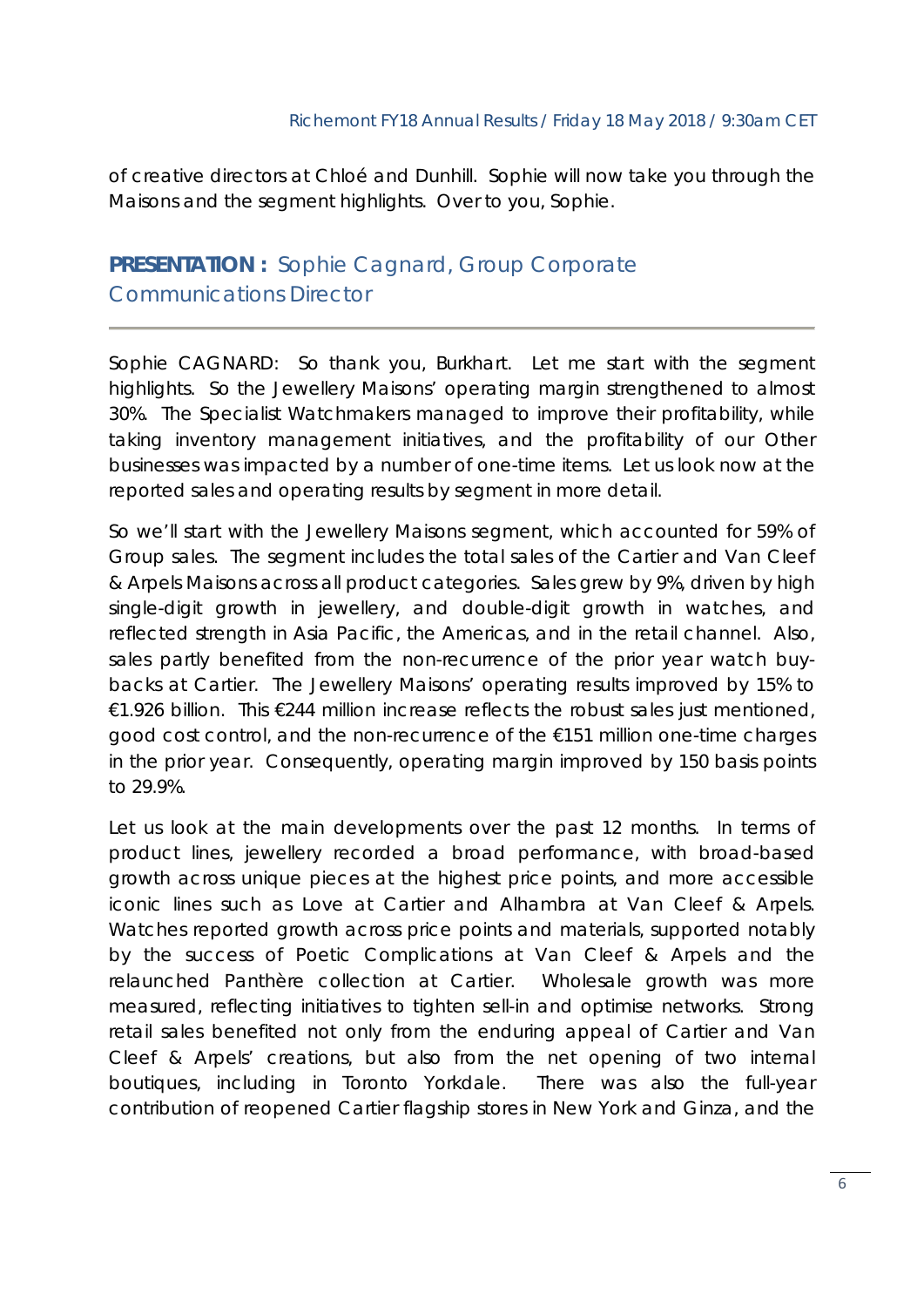new Van Cleef & Arpels Ginza flagship store. The year saw a number of successful digital initiatives at both Maisons. At Cartier, there was a Panthère prelaunch on Net-A-Porter, and the Juste Un Clou digital campaign. At Van Cleef & Arpels, there was the award-winning nano-website for Le Secret High Jewellery collection, as well as a social media campaign for the Perlée Jewellery collection.

Let us now review our Specialist Watchmakers segment, which consolidates the results of eight watch Maisons. The 6% decline in sales reflects €203 million of inventory buy-backs in the fourth quarter of the year under review. Excluding buy-backs in the year under review and in the prior year, sales would have been broadly in line. Wholesale sales registered a double-digit decline, with Europe, the Middle East and Americas being particularly impacted. Retail sales posted a double-digit increase, and sales in Asia Pacific grew overall. A higher manufacturing capacity utilisation, combined with a larger share of retail, tight cost control and a favourable Swiss franc led to a 16% progression in the operating results to  $\epsilon$ 262 million, notwithstanding the impact of the inventory buy-backs. As a result, the operating margin for the year under review rose by 190 basis points to 9.7%.

Let us look at some of the highlights of the past 12 months. Performance was varied among the Maisons, but wholesale sales were impacted across almost all Maisons by inventory management initiatives. These actions included buybacks, a strengthened approach to managing sell-in versus sell-out at our multibrand retail partners, and the optimisation of the wholesale network. By contrast, retail sales were strong across most Maisons. The performance was driven by four main factors. First, a focus on attracting new clients by introducing new aesthetics and broadening the offer within collections, such as the revisited offices at Vacheron Constantin, or the Luminor Due at Officine Panerai, which, with its thinner shape, appealed to new clients. Second, the strength of the jewellery offered at Piaget, which brought more female customers to the store. Third, boutique openings in mainland China and in new markets like Australia and Canada, and fourth, the internalisation of external points of sale for Jaeger-LeCoultre in the UAE. The year under review also saw increased investments in digital, be it in advertising, website rejuvenations at Piaget, IWC and Baume & Mercier, or new partnerships with Mr Porter and Net-A-Porter.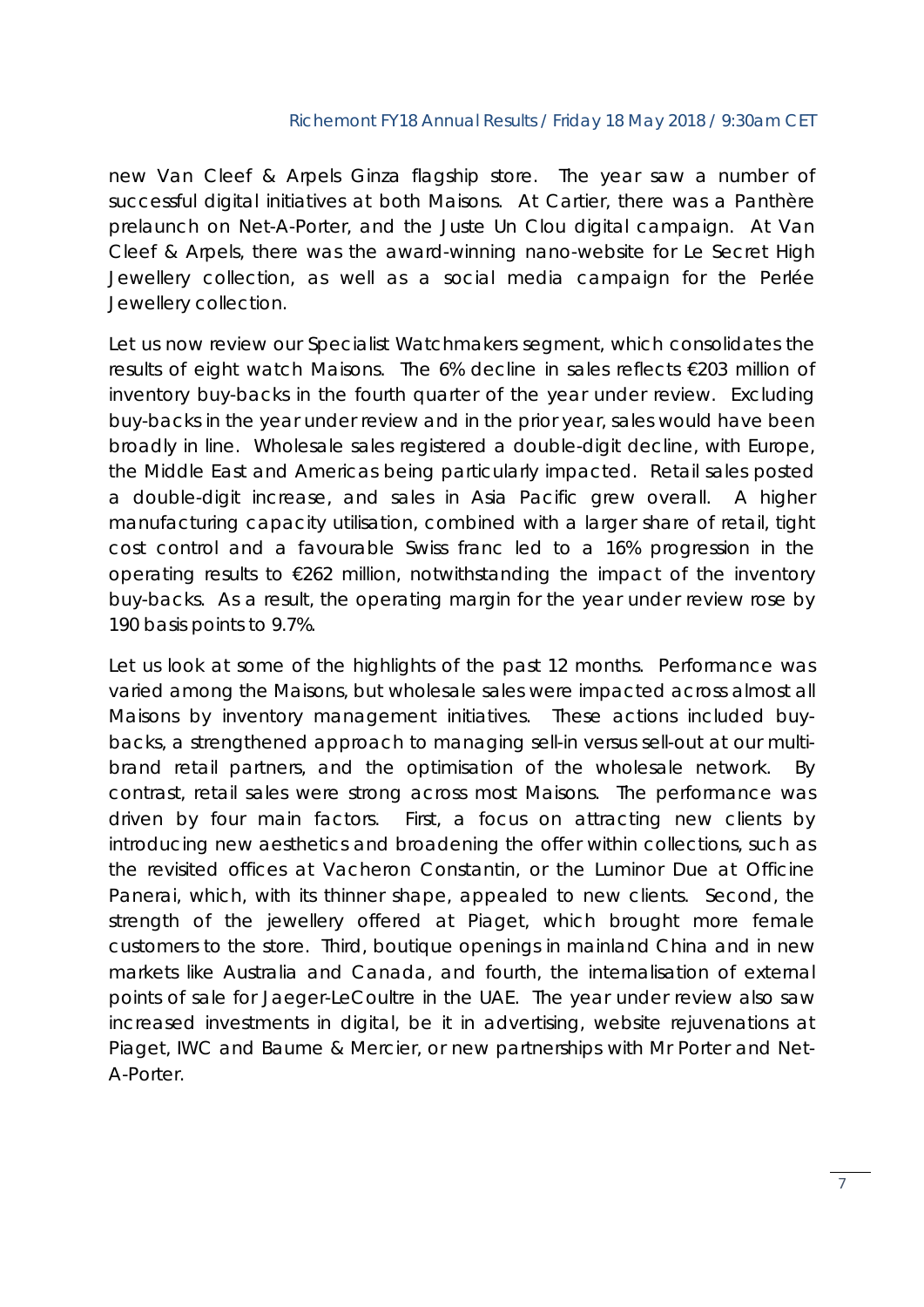Finally, let us move to the Other segment. This segment includes Montblanc, the Group's Fashion and Accessories businesses, its watch component manufacturing, and real estate activities. Sales were broadly in line with the prior year, with growth in Europe and Asia Pacific, notwithstanding the fact that the period under review only included three months' sales of Shanghai Tang. The operating results, including one-time charges of €37 million, compared to a net gain of €114 million in the prior year. These charges stem from the sale of Shanghai Tang on 30 June 2017, and the write-down of assets at Lancel. Excluding one-time items in both years, operating losses would have been €28 million in the year under review, and  $\epsilon$ 4 million in the prior year. The variance is largely attributable to the costs linked to the retail expansion at several of our Maisons, and the costs linked to the deployment of the Group ERP.

Let us look at the developments of some Maisons. The year saw continued positive sales performances at Montblanc and Peter Millar. Montblanc benefited from solid growth in leather, new products, new technology products such as the Summit smartwatch, and enhancements to its writing instrument pillar, with a notable special edition in collaboration with UNICEF. There was good growth in clothing at Peter Millar, and under the new creative director at Dunhill. At Chloé, the first collection under its new creative director received positive reviews and was introduced in stores this February. Wholesale sales enjoyed growth across most Maisons, driven by a strong partnership with Yoox Net-A-Porter, and new points of sale within the duty-free network. Retail sales were broadly in line with the prior year. The impact of the disposal of Shanghai Tang was mitigated by a variety of retail initiatives. Excluding the exit of Shanghai Tang stores, the network benefited from 16 net new store openings, such as in Paris Galeries Lafayette for Dunhill and in Tokyo Ginza for Chloé.

Dunhill introduced a new floorset approach to better manage its in-store offer, and sales were also helped by the accelerated rollout of new retail concepts at Montblanc, Chloé and Dunhill. E-commerce developments and overall investments in digital have been on the rise. Let me give you two examples: The 'click-and-collect' features on Montblanc and Chloé's websites, and at most Maisons, new brand ambassadors with a large reach on social media to recruit and remain relevant to millennials. This concludes the review of the Maisons. Burkhart, over to you.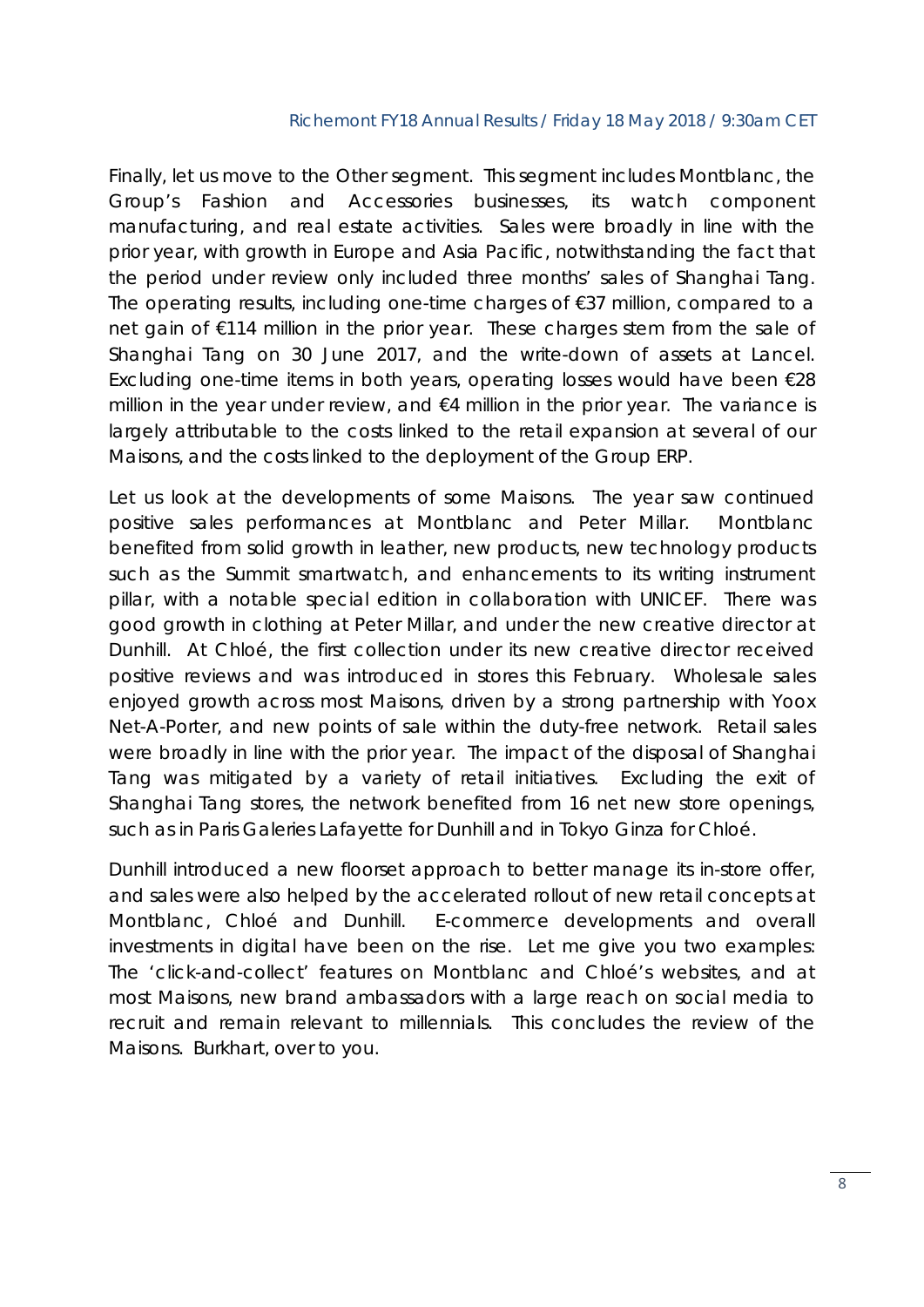## **PRESENTATION :** Burkhart Grund, Group Chief Financial Officer

Burkhart GRUND: Thank you, Sophie. Let me now walk you through the rest of the P&L, starting with gross profit. Gross profit increased by 5%, leading to a gross margin increase of 120 basis points to now 65.1%. The €351 million year-onyear improvement in gross profit reflected higher manufacturing capacity utilisation, larger share of retail, and inventory buy-backs that are below last year's level. These effects altogether overcompensate a 40-basis-point negative currency impact. Charges associated with the watch buy-back programme, which reduced sales by €203 million, lowered gross profit by €135 million.

Let us now look at our operating expenses. There was tight control of operating expenses, which increased by 5% on a reported basis, partially benefitting from a weaker Swiss franc and US dollar-related currencies. Effectively, when you exclude the €178 million real estate gain in the prior year, operating expenses rose by 2% on a reported basis. All in all, they accounted for 48% of sales, with 47% a year ago. Selling and distribution expenses, which accounted for 58% of total OPEX and 28% of sales, increased by 2%. This is largely explained by the strength in retail sales, which led to higher variable rental costs in markets where rentals tend to be indexed to sales, and higher sales commissions. Fixed selling and distribution expenses remained in line with the prior year. Communication expenses declined by 1% and represented 10% of sales, a ratio in line with prior years, and attributable, to a large extent, to cautiousness in spending from the Specialist Watchmakers. Administrative expenses grew by 3%, reflecting increased IT spending linked to ERP deployment, digital and security initiatives. Administrative expenses and other expenses combined increased by €56 million, excluding the prior-year €178 million real estate gain.

This brings us to operating profit. Operating leverage improved. Operating profit progressed by 5%, with a reported 3% sales increase thanks to a higher gross profit and tight cost control. The operating margin now stands at 16.8% of sales. Excluding one-time charges of respectively €208 million this year and €109 million last year, operating profit for the year would have increased by 10%. The current year's one-time charges primarily relate to watch inventory buy-backs and portfolio transactions. Let us now turn to the other P&L items below operating profit.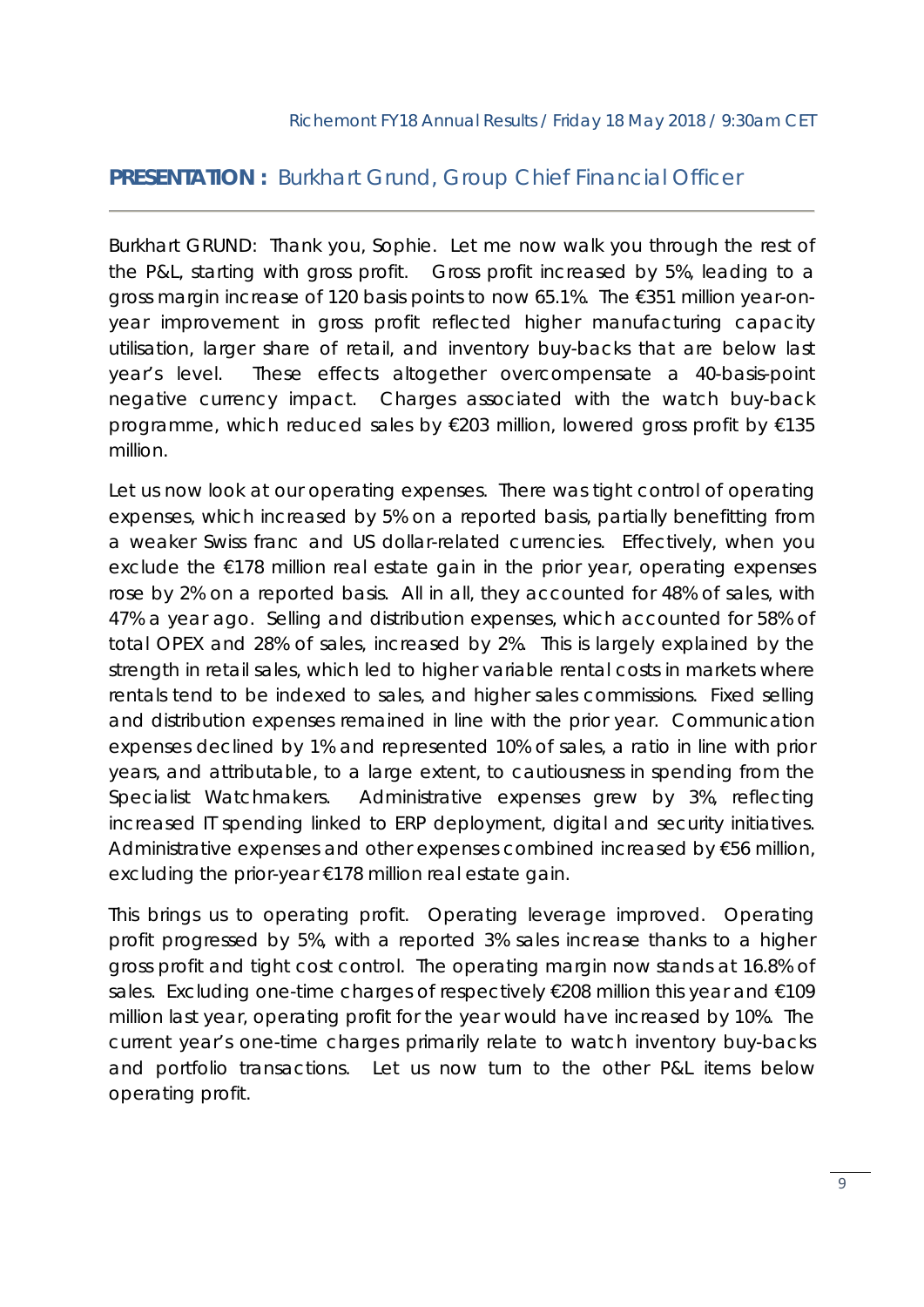We start with net finance costs. At €150 million, they were broadly in line with the prior year, with a gain on monetary items and positive movements of the Group currency hedging programme compared to the prior year, partially offset by fair value adjustments on financial instruments. Now let us turn to the profit for the year. Profit for the year rose by 1% to €1.221 billion. The higher operating profit was impacted by a higher effective tax rate of 25.5%, compared to 22.5% a year ago. This increase can be explained primarily by a one-time non-cash tax charge arising from the recently enacted reduction in the US tax rate. Excluding one-off items, the effective tax rate would have been around 21%, in line with the nominal effective tax rate in Switzerland. We anticipate our effective tax rate to remain in the 19-21% range for FY19, always excluding exceptional items.

I would now like to focus on our cash flow from operations. Cash flow generated from operations improved by 44% to €2.723 billion. The €827 million increase was driven by a higher operating profit and favourable working capital movements. Working capital inflows of €234 million, compared to a €29 million absorption in the prior year, partly reflecting lower inventory levels and the issuance of credit notes as part of the watch inventory buy-back programme. The non-recurrence of the prior year's €268 million one-time contribution for the buy-in and transfer of the Group's defined benefit pension plan for UK-based employees also contributed favourably.

Gross inventories of €4.9 billion at year end were €359 million below last year's level, and represented 20.8 months of cost of sales, an improvement of 1.6 months compared to the prior year. This underlines continued discipline in the management of inventories, as well as increased sales. The receivables portfolio remains healthy at about 95% current. Let us now take a look at our capital expenditures. At €487 million, gross capital expenditure was below last year's, representing 4.4% of Group sales against 5.6% a year ago. 53% of the gross expenditure related to point-of-sale investments, including internal and franchised boutiques, and corners within multi-brand retail partners. Investments were focused on store innovations and relocations. Openings included new Van Cleef & Arpels and Chloé stores in Ginza, a new Cartier store in Cannes, and a new Dunhill store in Dubai. Equally worth mentioning are store openings for most of the Specialist Watchmakers and Van Cleef & Arpels in Toronto Yorkdale. Montblanc continued the rollout of the new retail concept, with 41 additional locations in the year just ended, and Dunhill started the implementation of its new retail concept, starting with Jermyn Street in London.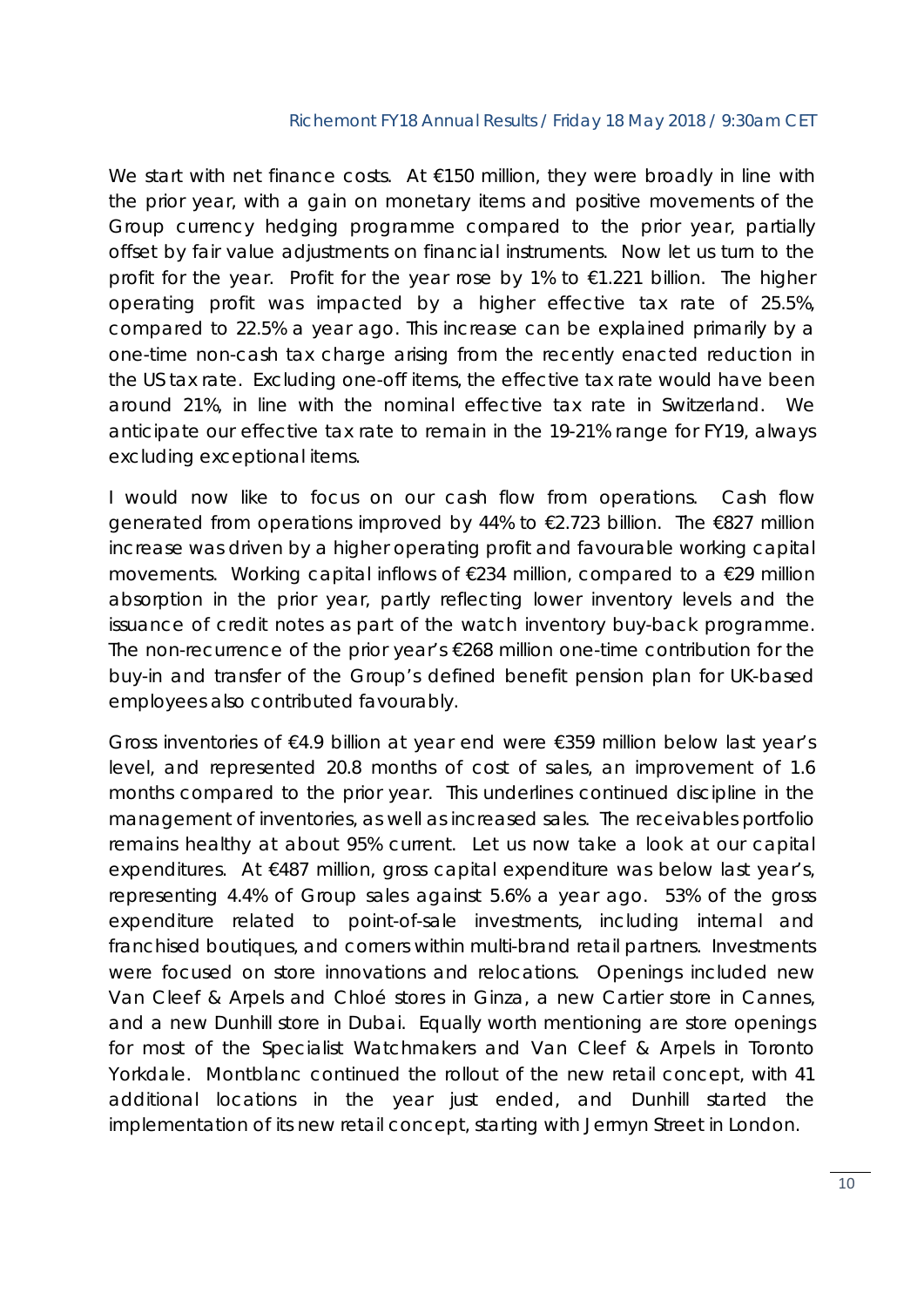18% of the gross expenditure was related to manufacturing investments. This primarily included capitalisation of research and development expenses, with the sizeable investments in manufacturing now behind us. Notable investments in manufacturing related to Cartier's stamping facility at Gloveliers, and the completion of the new IWC manufacturing site at Merishausen, both in Switzerland. Other investments accounting for the remaining 29% included continued investments in IT infrastructure, with the deployment of our ERP Gemini project and digital initiatives, as well as the ongoing renovation of Richemont's central logistics centre at Villars-sur-Glâne in Switzerland. Let us now discuss free cash flow.

Free cash inflow amounted to  $€1.090$  billion, up by  $€63$  million over the prior year. The 6% improvement can be attributed to the higher cash flow from operations, partly offset by the acquisition of investment properties, as well as a 7.5% investment in Dufry, a leading travel retail specialist listed on the SIX Swiss exchange.

Let us now turn to our balance sheet. Our balance sheet remains strong, with shareholders' equity now representing 57% of total equity and liabilities, compared with 77% in the prior year. The shift is due to the €4 billion bond issue completed in March 2018, which represented an opportunity to secure longterm financing in a low interest rate environment. At 31 March 2018, the Group's net cash position amounted to €5.269 billion. The €522 million decline in net cash is largely explained by the investment in Dufry, the purchase of the previously mentioned investment properties for €213 million, and a higher annual dividend payment. Richemont's net cash position comprises highly liquid, highly rated money market funds, short-term bank deposits and short-duration bond funds. Our overall resources are primarily denominated in Swiss francs, euros and US dollars. Let us now look at our dividend proposal.

Our FY18 dividend proposal, to be confirmed by shareholders in September, is CHF 1.90 per share. This represents an increase of 6% over the prior year in Swiss franc terms. This reflects the cash flow generated, as we just discussed, and our strong cash position.

Before we conclude, let me summarise some of the financial highlights of the year under review. We enjoyed double-digit growth in retail and in Asia Pacific at constant rates, as I said before, led by our main markets of China, Hong Kong, Korea and Macau. Jewellery sales were solid and now represent the Group's largest product line. We have addressed the oversupply of watches in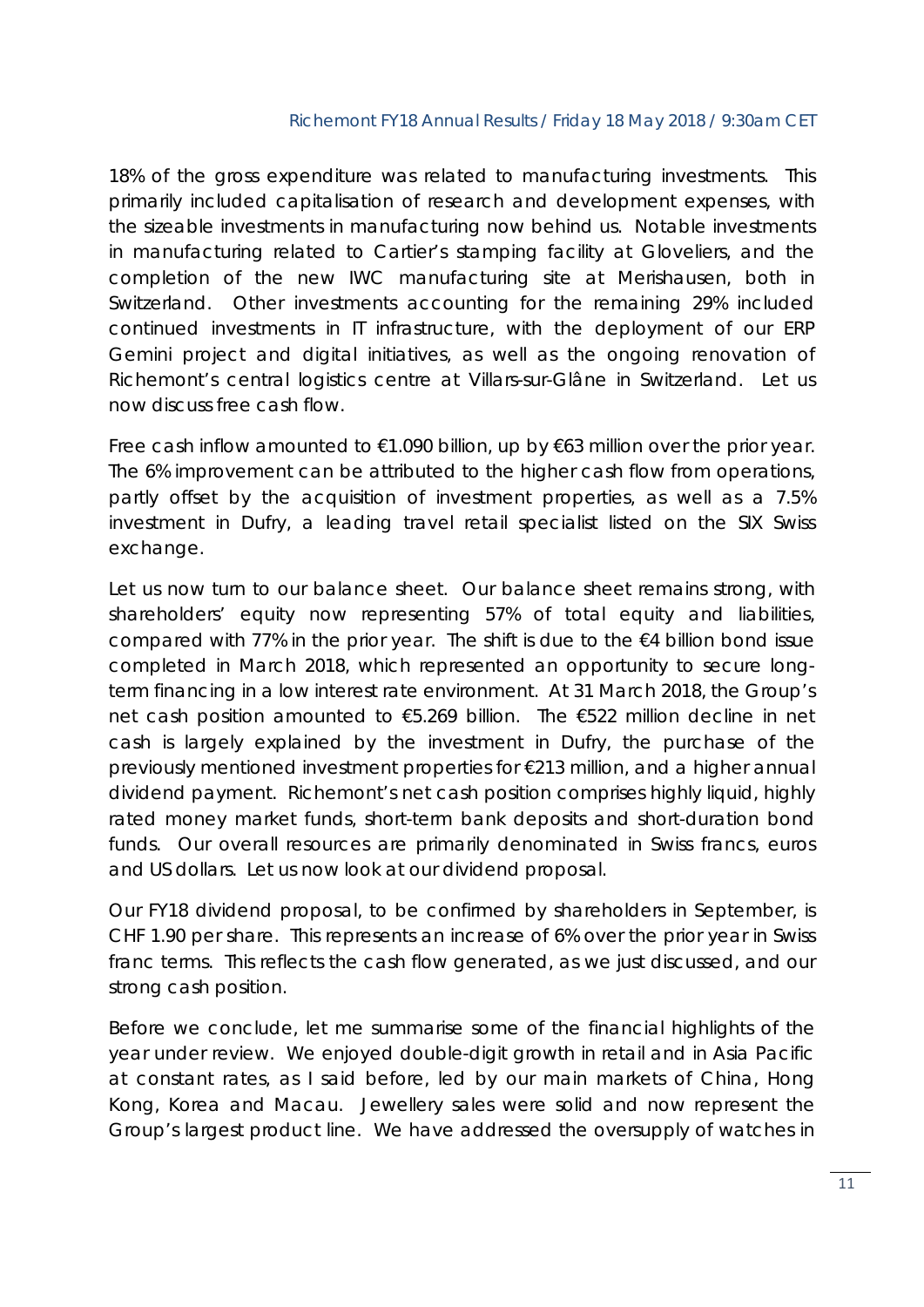certain external points of sale. These initiatives have weighed on watch wholesale sales, but lay a sound foundation for the specialist Watchmakers to grow from. In our own boutiques and online, watch sales grew at double digits, demonstrating the relevance of our offer to our customers. We have improved our operating leverage through good cost control, and kept to our golden rule, stating that the operating expenses should increase less than sales increases. Last but not least, our cash flow from operations was strong, increasing by 44% versus the prior year. This year, under a renewed board of directors and with a largely new Senior Executive Committee, saw a number of changes which will shape the future of our Group. As you may remember from the interim results announcement last November, our Chairman, Mr Rupert, commented that Richemont has embarked on a transformation journey to address the complex demands of luxury consumers in today's rapidly changing environment. In order to address these challenges, we must develop a robust omnichannel proposition, blending both physical and digital channels to ensure a seamless and unique customer experience. This will require a novel approach to communication, customer engagement and distribution.

The tender offer we launched for Yoox Net-A-Porter is a major milestone in our transformation journey. Yoox Net-A-Porter operates in an attractive area of the market, where there are high barriers to entry. We believe there's a meaningful opportunity to help them grow the business over the long term and further strengthen their leading positioning in online luxury retailing with the long-term financial backing of Richemont. We look forward to helping Yoox Net-A-Porter's management execute their strategy.

Yoox Net-A-Porter is the only digital-native business in our portfolio, or in our future portfolio, and its team is unparalleled in the industry, both in number and in quality. This acquisition strengthens Richemont's digital capabilities, and accelerates our focus on omnichannel and digital marketing, which are key features of the transformation journey we just discussed. As you may have seen in recent company announcements, the offer is progressing quite smoothly and nearing its completion. We are confident that with the remaining steps of sellout and squeeze-out, we will complete the transaction by this summer. Success of our recent bond issue underscores investors' confidence in the quality of our assets, the strength of our balance sheet, and the Group's long-term development potential. Let me now wrap up this presentation with some concluding comments. As we progress on our transformation journey, we remain focused on ensuring that we have the right mix of skills and expertise to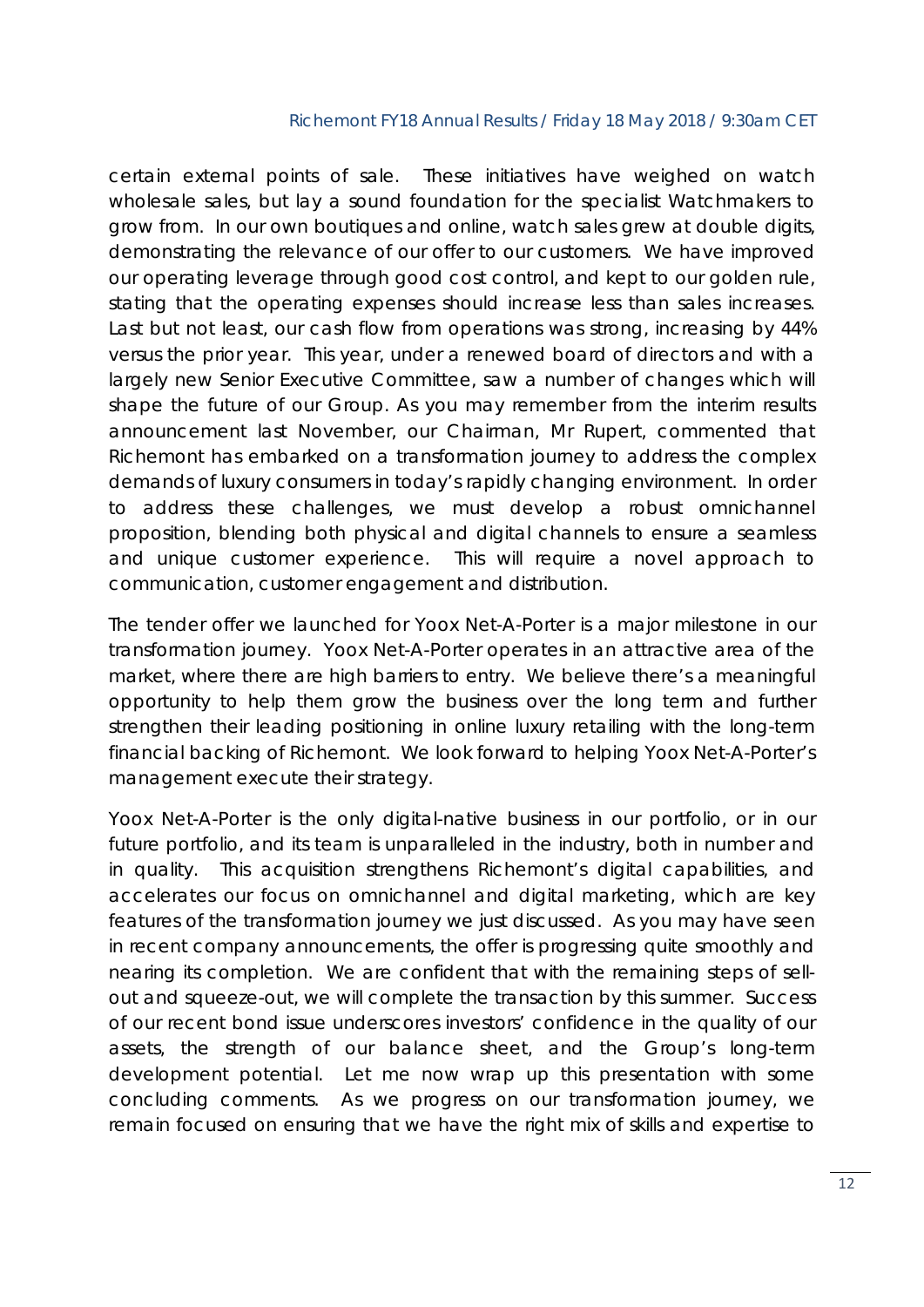meet the demands of our clients, and to provide long-term value to our shareholders.

Richemont's strong balance sheet provides projection throughout the business cycle, and allows us both to support and invest into our Maisons and seize longterm growth opportunities as they arise. We are well positioned in the industry, with a unique portfolio of some of the world's leading Maisons. We're particularly well placed to capitalise on the growth opportunities in our relevant product lines, first and foremost in jewellery. With our combination of Yoox Net-A-Porter, we believe that we are now strongly positioned to seize the opportunities offered in the digital field. We, therefore, approach our 30th anniversary with a certain degree of confidence in the Group's long-term prospects. I would like to thank everyone at Richemont for their contribution and hard work over this past year. We will now open the floor to questions. Thank you very much, and over to Sophie. I think it's started already.

## **QUESTIONS AND ANSWERS**

Sophie CAGNARD: So, yes, so many hands, I don't know where to start, but just before you start asking your questions, please announce your name and your company's name. So we'll go that way and moving up, because otherwise, it's tough.

## *Edouard Aubin – Morgan Stanley*

Edouard AUBIN: Thank you. Edouard Aubin from Morgan Stanley. On your Jewellery Maisons, I think your EBIT margin, if we look at just the second half of the year, if my calculations are right, your EBIT margin compressed by around 40 basis points on a reported measure, and 200 basis points on an adjusted basis. So if you could just elaborate as to why the margin pressure, and to what extent we can extrapolate that margin pressure in fiscal '19. I know you don't like to talk about guidance, but if we look at consensus for fiscal '19, I think consensus is around €2.4 billion, which would imply something like 16% growth for the Group, while you grew basically less than 10% this year. Is that realistic? Then just on Specialty Watchmakers, a number of your brands can be found on grey market platforms today at substantial discounts. If you could elaborate on the steps you're taking to address this in order to protect your brand equity.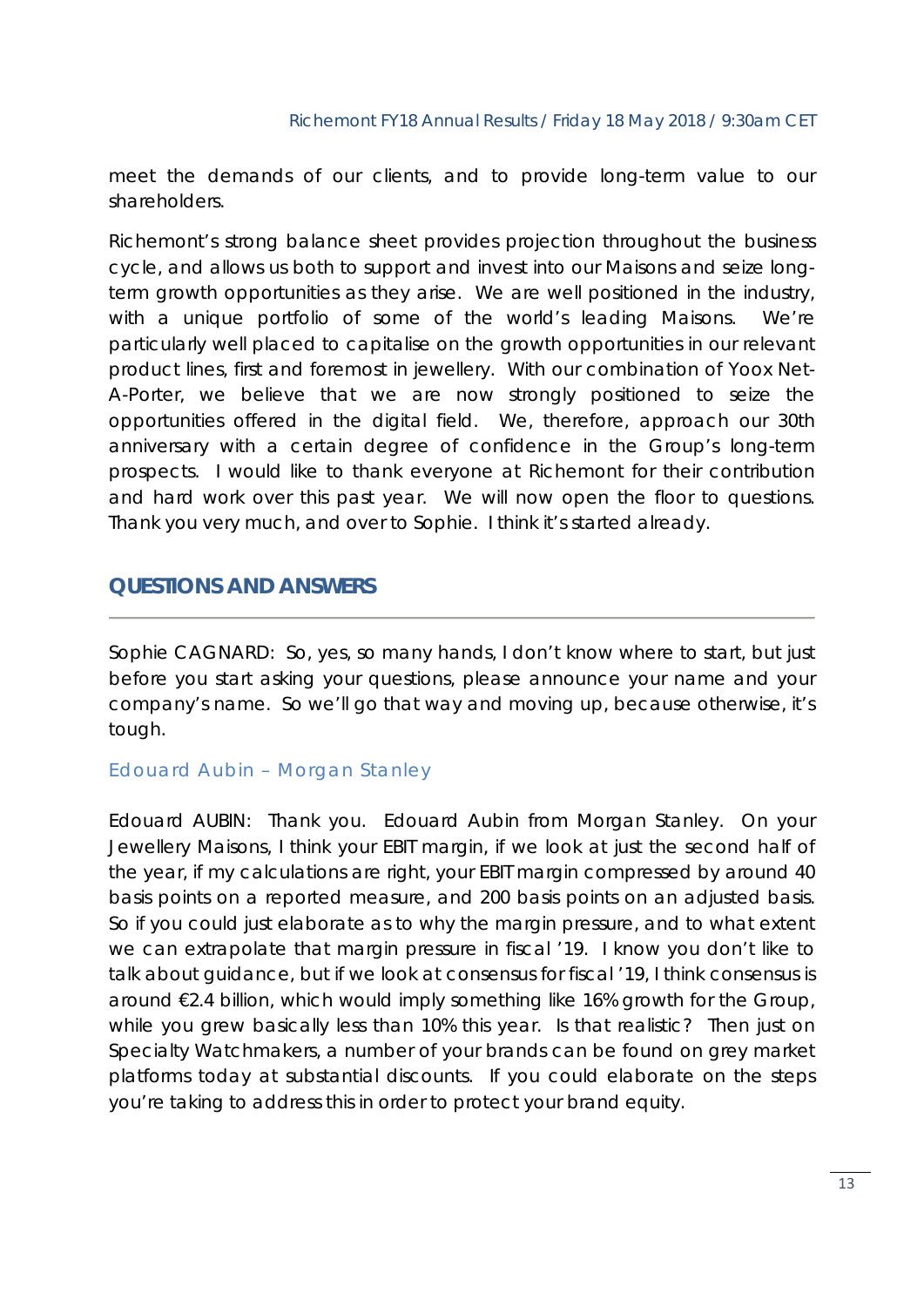Sophie CAGNARD: Edouard, if I count well, that makes three questions, no? So maybe you can pick only two. Up to you, no? What do you think, Burkhart?

Burkhart GRUND: Yes, those were three questions on my count as well. Let's say the second one I can very easily answer. We don't guide, so you come up with numbers out of your models or consensus numbers, you must understand, we cannot really comment on those. So that leaves two remaining questions. The Jewellery Maisons, I don't really share your view. I think the Jewellery Maisons have had a strong year. The margin is back to close to 30%, as we were saying, 29.9% to be exact, and they are in a process or at a level where, with very high operating margins, we must worry to protect those margins. So both Cartier and Van Cleef are investing into the network and they're investing into communication, and we're very comfortable with the level at which their operating margin stands today. On the Specialist Watchmakers, Jérôme, you want to take that up?

Jérôme LAMBERT: Yes, good morning. When it comes to our Specialist Watchmaker Maisons and your comments about the products available on various platforms, we know that there are alternative distribution networks that exist and tend to develop themselves. We monitor, as well, the rate of discount, and what we see is that's there's tendency of this rate of discount going down. It must be primarily the consequence of our qualitative action when it comes to our distribution network, and for sure, that's the result of the first steps of our buybacks that took place this year.

Burkhart GRUND: Let me just add to that, we've spoken about it for quite a while now, starting when we did buy-backs in fiscal year 2017, primarily concentrated on Cartier and some of the Specialist Watchmakers. We were quite clear about it, saying that while we do not believe that oversupply at our partners' points of sale is helpful to protect the long-term brand equity, because this oversupply is not being dealt with quickly, well, then our retail partners have a balance sheet problem. In order to address that, we took the decision to buy back, because otherwise these products will find their way into the grey market, and this will impact our long-term brand equity. We took a view, which is probably different from other players in the market, to address that problem by buying back this inventory. Now, we've done it last year at Cartier. We think Cartier is in a very healthy situation and we've seen that this year. We've addressed the overstock situation for our products with the retail partners at the Specialist Watch Maisons this year, and we believe that that is a sound basis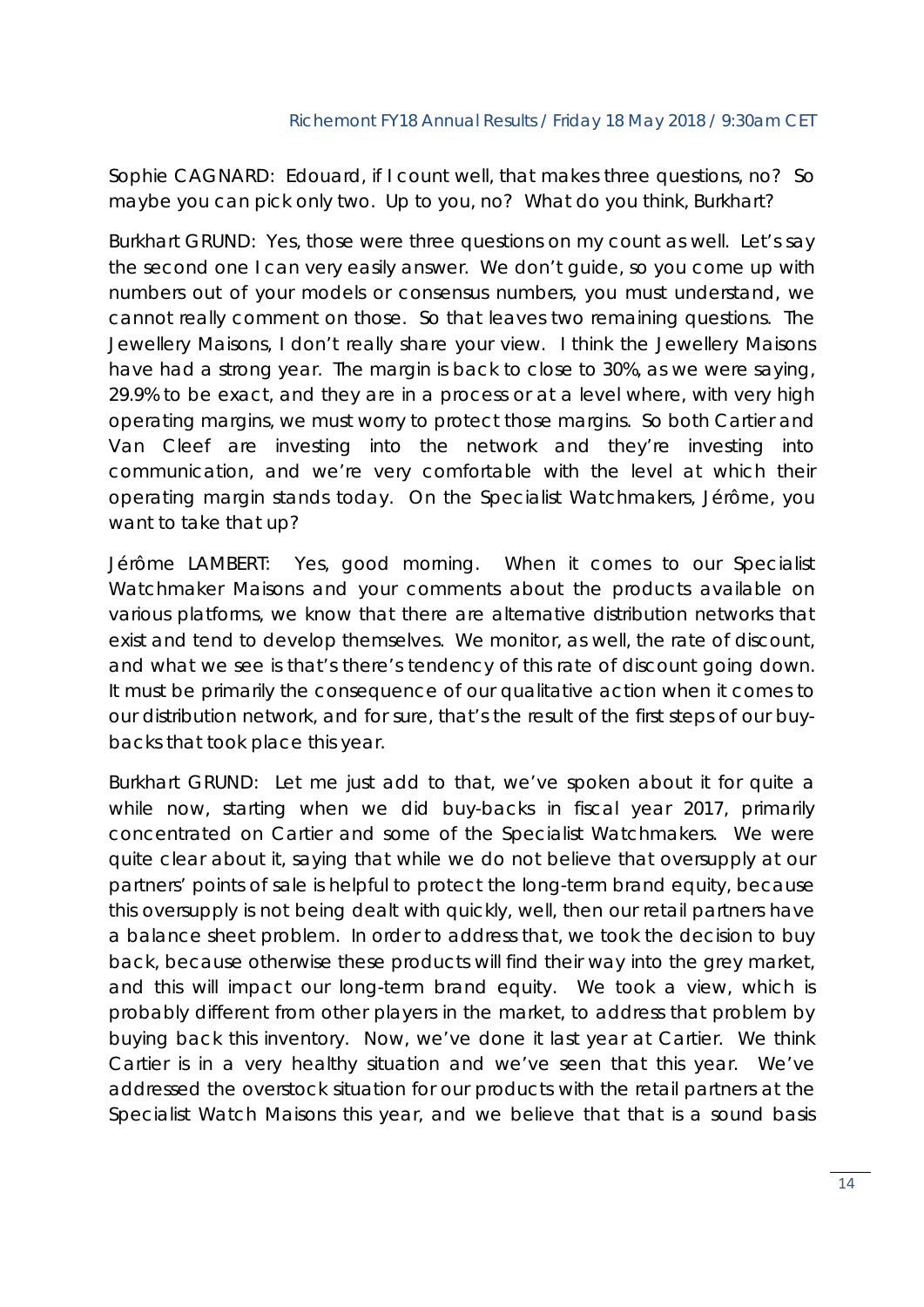now, that they have reached a healthy inventory level with our products. We believe that on that basis, they have a solid foundation to grow from, and we've stated that.

Now, what is the timing of a rebound? I know you're waiting for that. Now, I must say, today, we look at the retail, on the retail sell-out, and that is a very healthy sell-out for our watches, both at Cartier and at the Specialist Watchmakers. So that gives us some hope, and when the inventory equation is right in the wholesale channel, then wholesale sales will grow again.

## *Patrik Schwendimann – Zurich Kantonalbank*

Patrik SCHWENDIMANN: Thank you. Patrik Schwendimann, Zurich Kantonalbank. First question, overall on the wholesale channel, what's your best guess here? I mean, you had a clear outperformance in retail last year. For the current year, if you would assume, let's say, mid-single-digit sales growth for the whole group, would you say it's justified to assume a similar performance of retail and wholesale, or would you still assume that retail would clearly outperform wholesale? That's my first question. Secondly, on the EBIT margin, how happy are you with the current EBIT margin? I don't want the guidance for the current year, but what's your long-term view? Would you say it's still possible to have, mid-term, over 20% EBIT margin, as it was the case in the past, or would you say, no, the market has changed?

Burkhart GRUND: Yes, good morning, Patrik. Retail is strong. Wholesale was quite strongly impacted by a number of initiatives we took, so that's where it's standing today. I mean, I can't guide you on that, you know that, but I appreciate you trying. Let's put it this way, there's always a link. Retail sales, which is the true demand we see, are strong, and with a time gap, wholesale follows. Now, is that a formula that will hold true in our case? I simply can't tell you, because as I said, we started updating all of you on that, we have introduced KPIs that we very strictly follow, so that we make sure that sell-in does not exceed sell-out. When you're in an adjustment period where you think, 'Well, we have excess inventory,' okay, we bought back and we monitored, and made sure that sell-in was below sell-out. That, over time, brings you to a point where sell-in and sell-out will normalise again, and that's when we should see the pick-up in wholesale sales, if the business and the retail sales still are strong.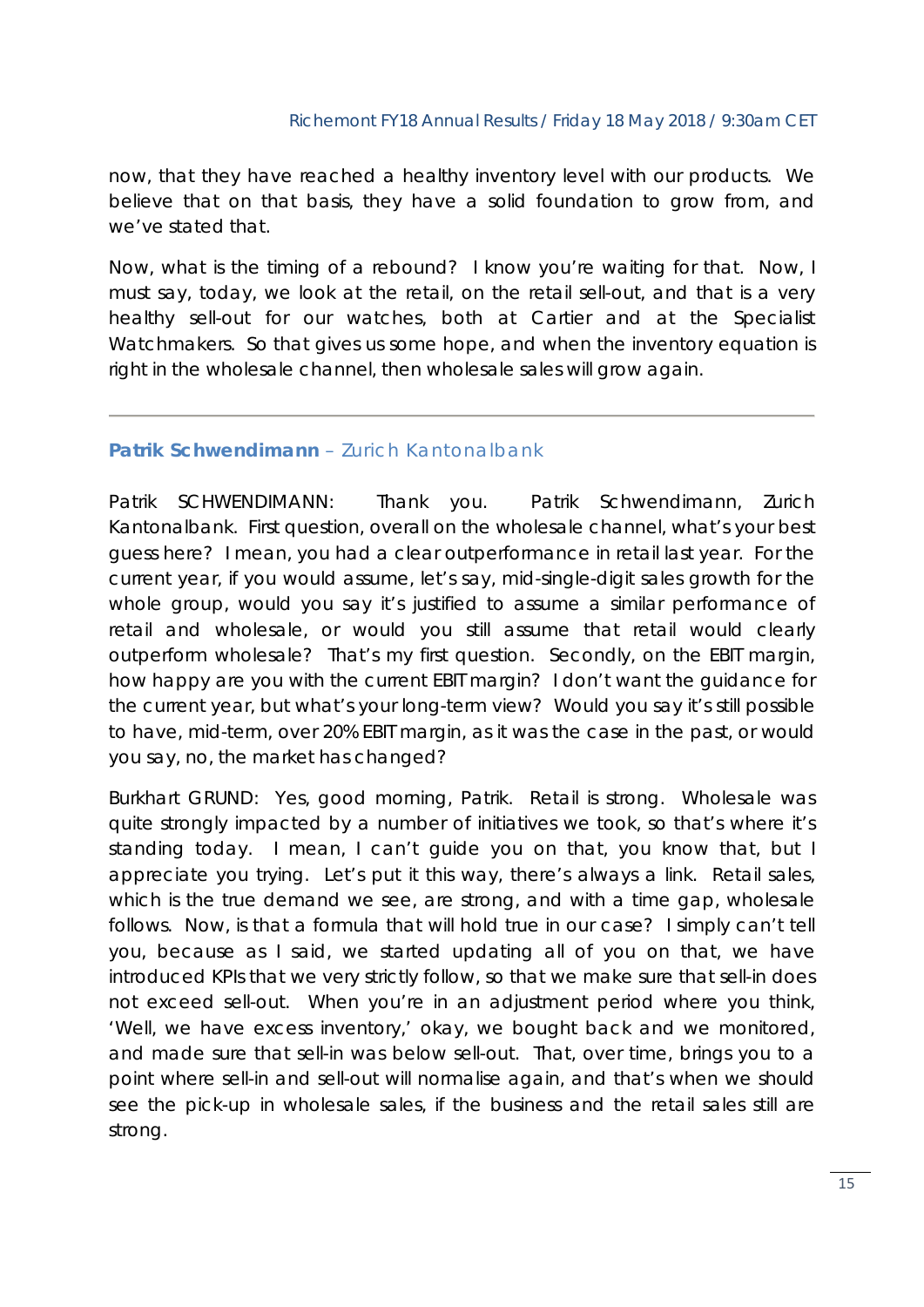We have a measured degree of hope that the business continues to be strong on the sell-out side, but then again, predictions are entirely difficult to establish, especially when you talk about the future. Today, the data points we have are retail sell-out is strong, watches, jewellery, and double-digit strong, and the wholesale channel, we're working on getting the inventory level right. We did a big step with the buy-backs. There's still work to be done.

Cyrille VIGNERON: I will add one comment, that we have started this two years ago, and what we see is there is a long tail. For markets that have recovered early like mainland China, we see their sell-out trend in wholesale and retail are basically the same. I think it's fine. Other markets that were in distress, and not only because of us, but the entire profession, are still struggling, so to see when will the aggregate wholesale demand or the aggregate wholesale figures match the retail depends on us and on others as well. In markets where we've been down and the market recovered quickly, like China, it's fine, and it's the same.

Burkhart GRUND: Probably to add to that, Cartier buy-backs were done in the first half of fiscal '17. We've seen good business and healthy business, and the comment that we had a few minutes ago that you see many of our products on the grey market, I don't think that holds true anymore for Cartier. So I think some brave measures that Cyrille and his team took last year, we believe they're paying off, and once again, this is about the long-term protection of the brand equity. On the EBIT and the EBIT margin, well, I wouldn't be sitting here or wanting to keep my job if I would say, 'Well, 16.8% is the level that I'm very happy with.' I think what we have to see is that the underlying EBIT, and I understand that we have been talking a lot about one-off effects in fiscal '16, '17 and '18, I can assure you we would not like to continue to do that for the foreseeable future, because it makes the results very hard to read and to understand. So just bear with us for the time being. The underlying EBIT margin is obviously stronger than the one we report on, but that is not an excuse.

So we believe that if we apply what we've been saying, meaning we apply sound inventory management principles, as we're trying to put in place now, if we apply the golden rule I was referring to, saying we have a business evolution, we have a positive growth of the top line, well, if we get the gross margin equation right and if we get the operating expense growth to below sales growth, well, then mechanically we will increase. You must also remember that the high points in the margins were reached before, you know, the shock we've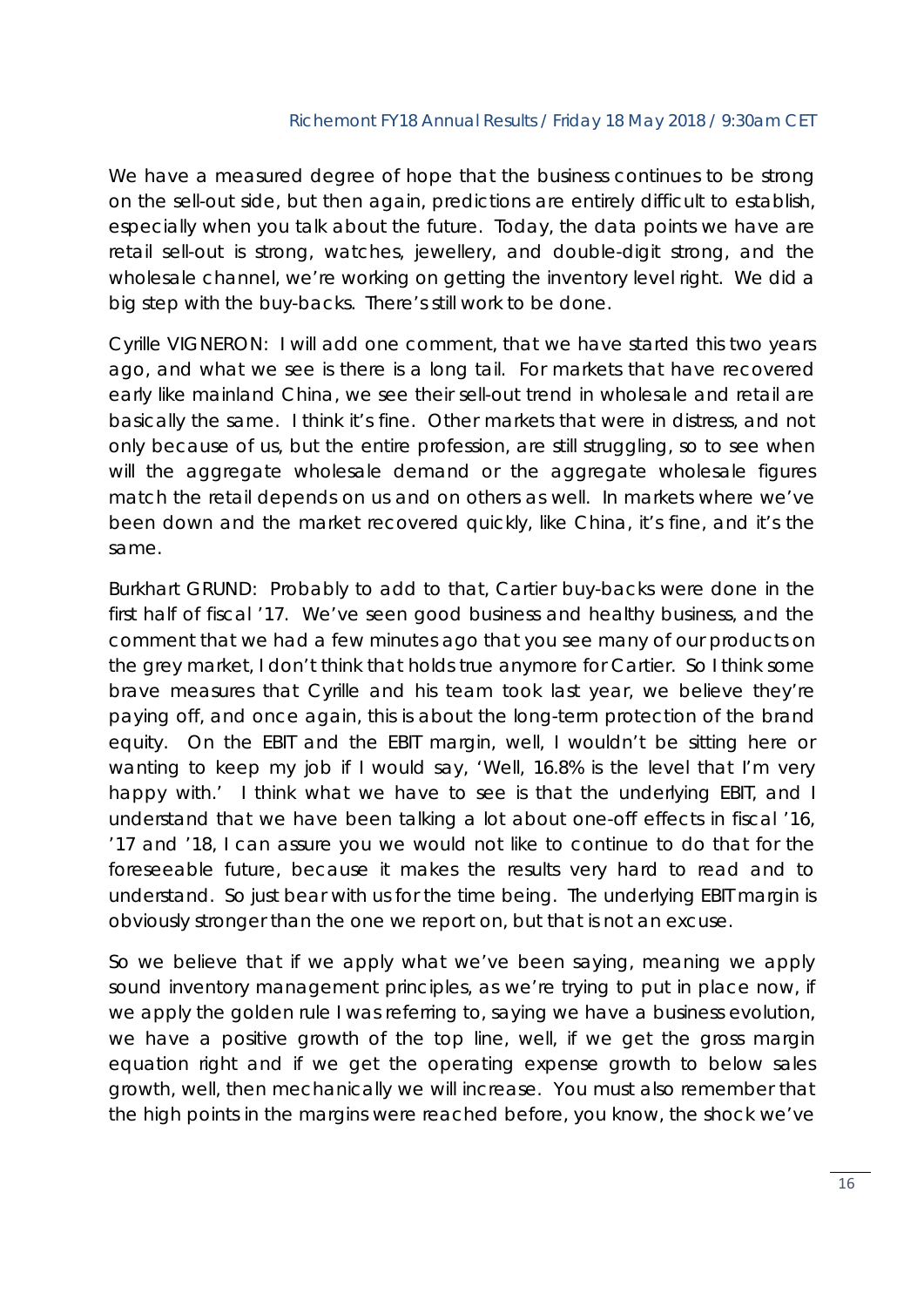seen on the Swiss franc, so we'll see. We'll see. I'm positive about the future, but then again, I would say that, right?

Sophie CAGNARD: We'll do Mélanie, and then we'll come back. Okay.

## *Mélanie Flouquet – JP Morgan*

Mélanie FLOUQUET: Good morning. Mélanie Flouquet at JP Morgan. I have two questions, please. The first one is regarding your investments in soft lines that have been pretty impressive in Dufry, and in particular in Yoox Net-A-Porter of late, so indirectly through the distribution, but certainly in soft luxury bias. You are stating, apparently, in the press that your ambitions in soft luxury are organic beyond this, so I just wanted to get a confirmation of this, and if this is the case, what does sizing long-term investment with your cash balance mean? That is my first question. The second one, it's a question to Burkhart, sorry. It's regarding operational leverage. Without guiding, clearly, you had said in the past that you wanted to run OPEX at a lower level than sales. If I take out all the one-offs, you've delivered 7% organic sales growth, 10% EBIT growth. Are you satisfied with that level of leverage? I mean, clearly, you've delivered, therefore, lower OPEX than top line, but is this a satisfying level for you, or are you considering that you have two to three years' investments that are a bit heavier than the normalised run rate of OPEX? Thank you.

Burkhart GRUND: Thanks, Mélanie. Yes, okay, to bring a bit of colour to what we were saying to the press this morning, so Dufry, Yoox Net-A-Porter, is that a way of exposing ourselves to the soft luxury side? It's not necessarily the first and foremost ambition we have. We believe that both on the travel retail channel or on the full digital channel with Yoox Net-A-Porter, these are meaningful opportunities for us to, kind of, leapfrog into a new age on the distribution side, fine. Mechanically, if you look at it, today, we have about 1% of our Group sales are in e-commerce or through e-commerce. When we combine with Yoox Net-A-Porter, we jump to 17%, but does that mean we have made a meaningful venture into soft luxury? Not necessarily. Yes, today, Yoox Net-A-Porter is mainly trading on the soft luxury side, but that is not the idea of it. We see that as something that is coming from our customer's side, who want to engage with us where they choose and through which means they choose. In order to quickly advance into that field, we believe, and we said that and we believe that that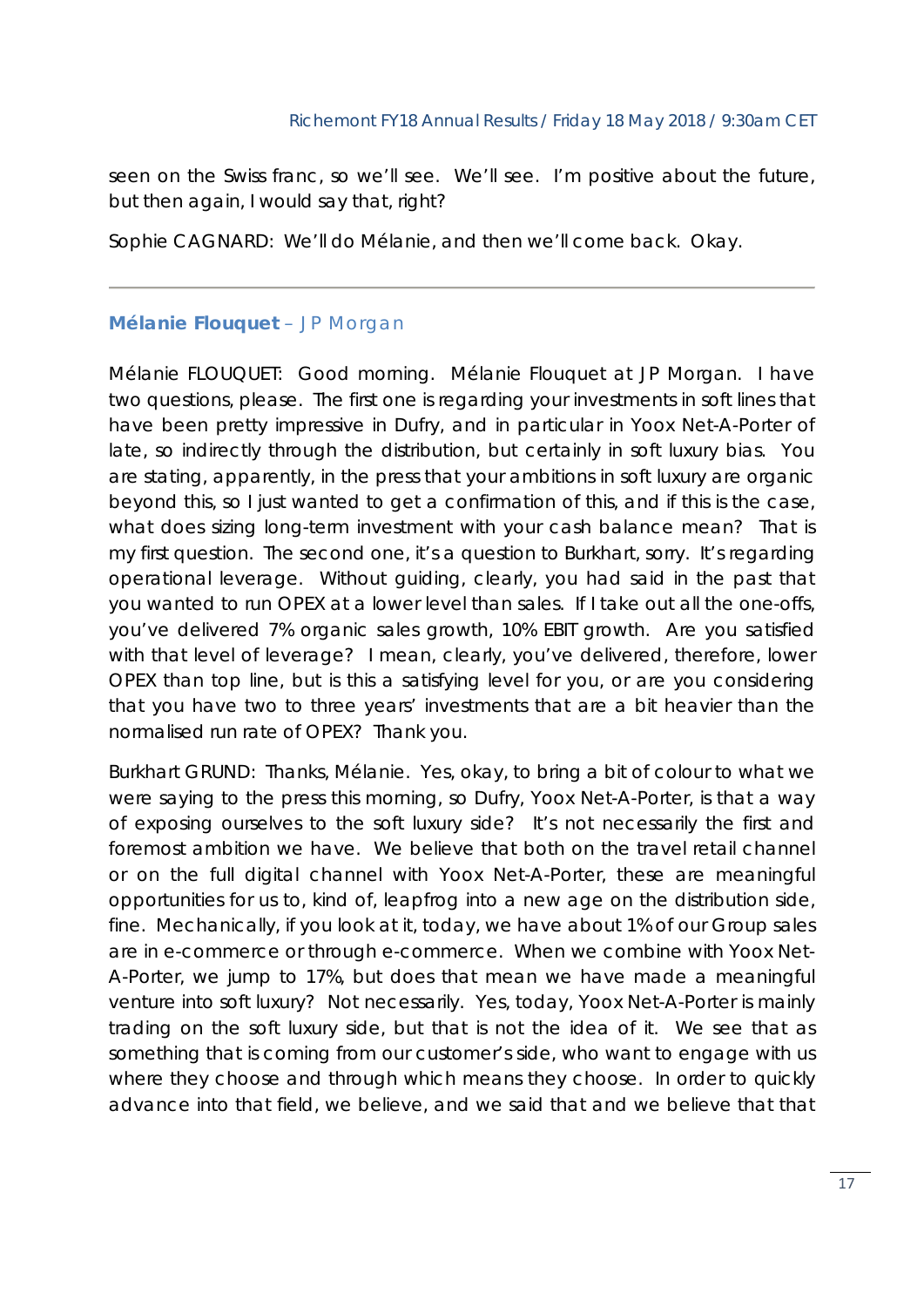is one of the best opportunities to do that much quicker for us, and to learn and scale up very quickly.

Dufry, well, if you believe that there are long-term travel patterns that will accelerate, and we believe that, and if you look at the statistics, that seems to be the case, well, then it's probably a good place to be, especially for us, who are very strongly present in DFS, which has a different footprint. As you know, it's more Asia-based, and Dufry is more on the western hemisphere and comparatively less exposed to Asia. So we believe it's a good position to be in to grow business opportunities with them. Now, what we were saying this morning, ambitions to grow more organically, that was referring to an area where we believe there is significant potential for us, which is on the leather goods side. We have some very successful businesses in leather goods today. I cite only Montblanc and Chloé as an example, but Dunhill is also there, Lancel is there, which is a different story, as you know, and let's not forget, Cartier, in the past, had had a very sizeable leather business. As we've been saying for the last 18 months, we try to do first our job on the supply chain and development side, by scaling up the leather hub, as we call it, which was developed by Montblanc, very successfully so, and we're sizing that up, scaling that up so that the other Group brands can utilise this.

It's a totally different skill set on the supply chain and the development side than what we usually have on the hard luxury side. So that job is more or less done, and we can now focus on growing the leather goods business organically by putting forward what we know how to do, meaning developing creative and well-priced products. So that's what I said this morning when I spoke about growing organically. Now, obviously, the question that we've heard and had from many sides, 'Well, does that mean you want to now go out and acquire a target in the leather goods side?' Well, you know better than I that there are not many targets out there, and obviously, that is not our priority. Our priority is clearly growing it organically. For that, we took a bit of time to build the infrastructure, and Serapian, this small acquisition last year, was first and foremost about development and production capacity as well in that area, so that's what the plan is on the organic side.

Am I happy with the leverage? Same answer, well, obviously I would like more leverage, but let's put it this way, there are many moving pieces in this transformation phase in which we are, and that, short-term, affects it, so we're still rolling all the Gemini into Fashion and Accessories Maisons now. We've had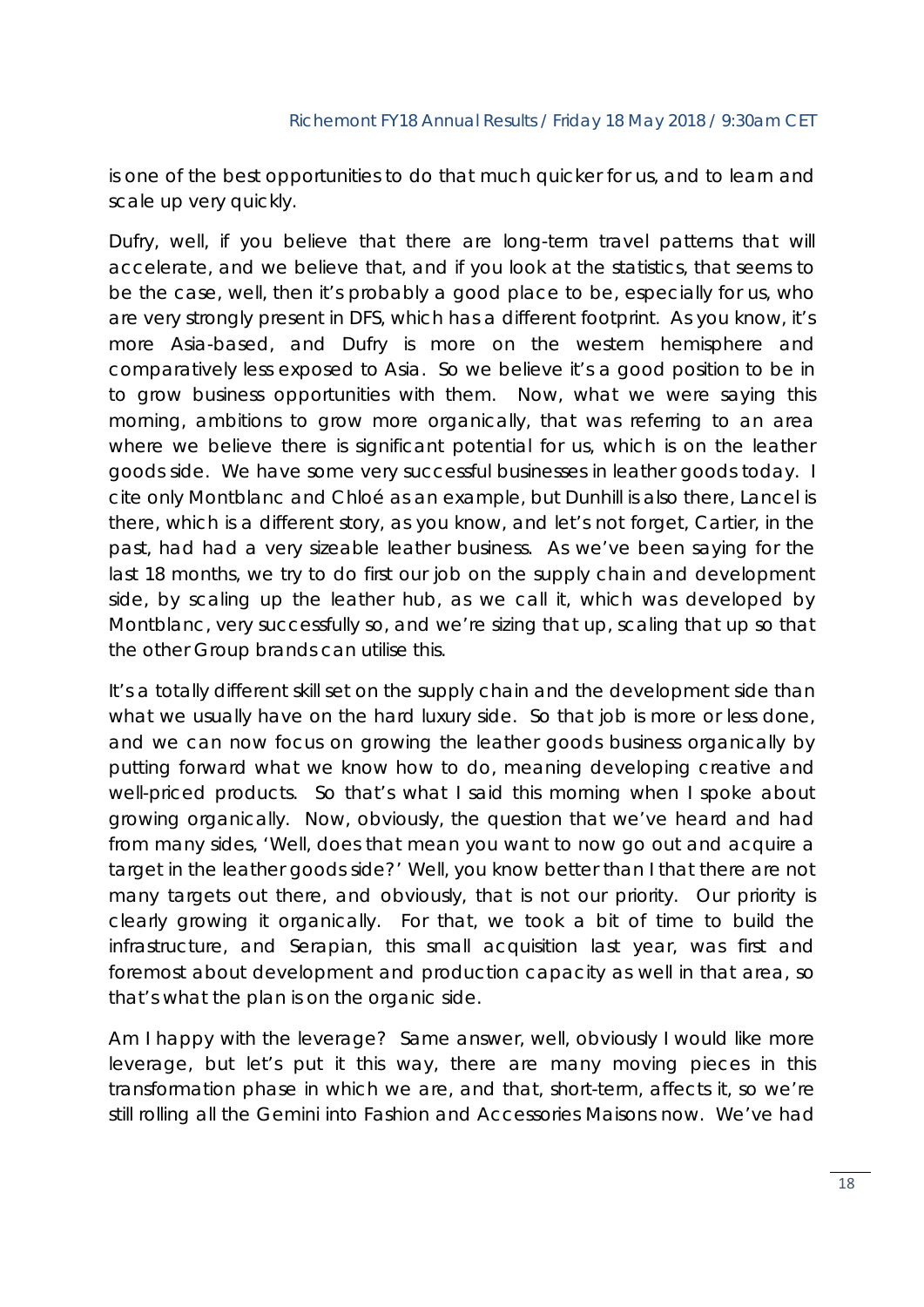transaction expenses, so there are many one-offs, some of them we spell out, some of them we don't spell out, that are linked to this transformation. Now, once you're in a fully normalised business, if that still exists, obviously leverage would be higher, but we're transitioning to something new here.

Sophie CAGNARD: Then Francesca.

## *Helen Brand – UBS*

Helen BRAND: Hi, Helen Brand from UBS. Two questions from me. The first one, I'd just be interested, Mr Rupert talked about Chinese demand a few years ago like dining on top of a volcano. I was just wondering how you're thinking about the sustainability of Chinese demand here, and how perhaps that looks compared to a couple of years ago. Then secondly, I just wanted to follow up on the M&A side, perhaps outside of soft luxury. You've clearly raised the €4 billion bond, despite having significant cash on balance sheet, the dividend's perhaps a bit shy of market expectations, and you're talking about seizing longterm opportunities. Should we think about M&A outside of the soft luxury side as well?

Cyrille VIGNERON: I will take the first one for China, Chinese demand and sustainability. I've seen the Chinese wealth growth and their GDP growth is about 6.5%. It continues, and there is, kind of, a real economic development, not in all regions, but if you see what's happening in Beijing, Shanghai, now in the tech cities, Hanzhou and Shenzhen, it's really massive. So for still a middleincome country, it's moving quite rapidly up, so the number of potential new customers is just enormous, and in a period where the renminbi is also strengthening, the purchasing power is just enormous, both inside mainland China and outside. So we see the same thing as happened in Japan in a country which is ten times bigger. So for probably the next ten, fifteen years, there is really substantial potential for growth. There might be some hiccups depending on what's happening there, but beyond that, there is still a need, and we see moving even more massively towards women, who are increasingly independent and spend on their own. That says no worry for the next coming ten years.

Burkhart GRUND: Okay, so on the dividend and the M&A side, we've always said that the way we viewed dividend, or let's say long-term shareholder return,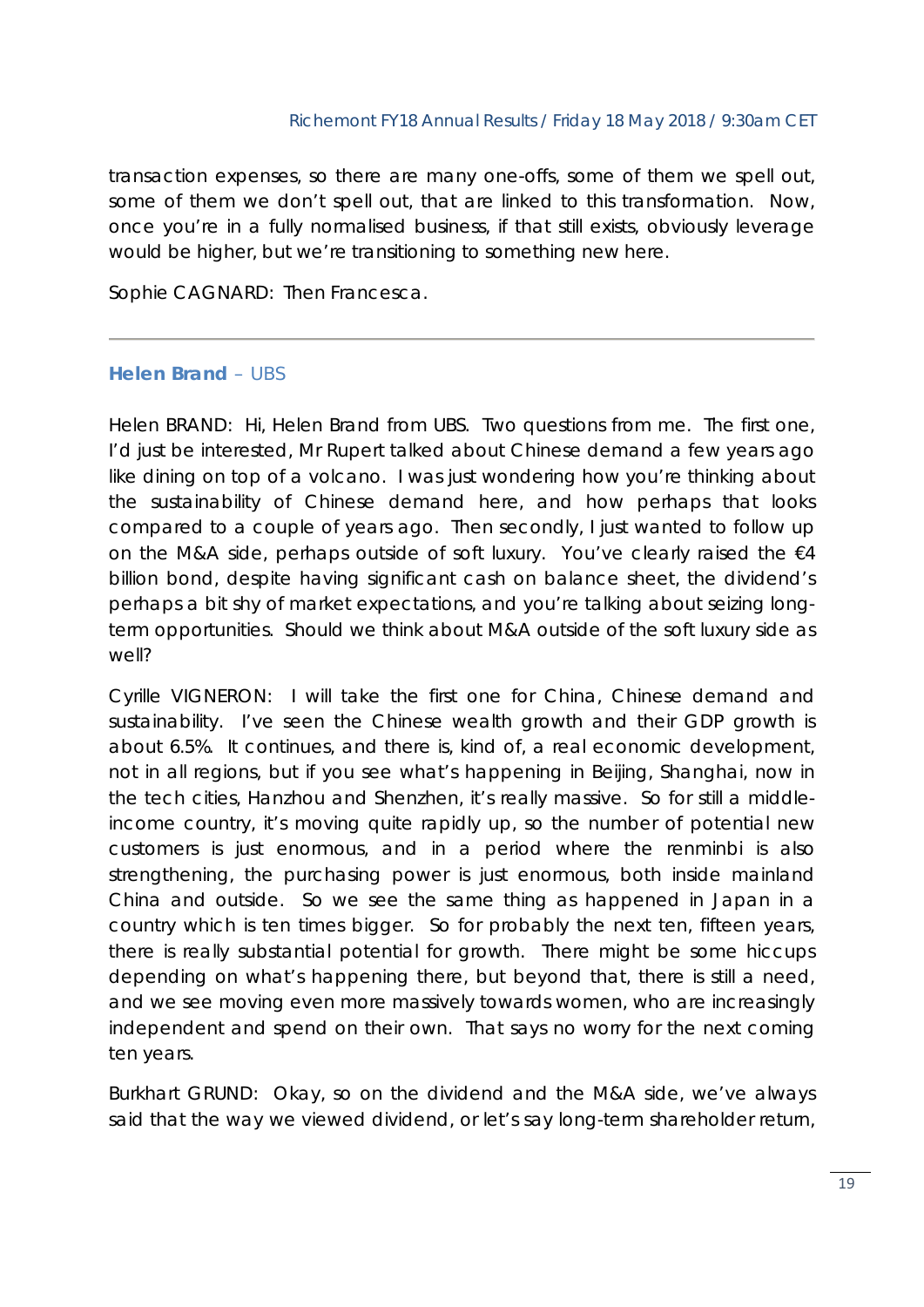is exactly that, long term, so we want to grow the dividend, year after year, on a sustainable level. So 6% growth this year, 6% last year, we believe that's a nice and healthy trend going forward. Should we be thinking about M&A activity outside of the soft luxury space? I think that was the question, right, Helen? Would I be able to comment on that here?

Sophie CAGNARD: Okay, so Francesca, John, and then we'll go back to the first row, please.

## *Francesca Di Pasquantonio – Deutsche Bank*

Francesca DI PASQUANTONIO: Good morning. Francesca Di Pasquantonio, Deutsche Bank. I will also ask two questions. The first one is on Yoox Net-A-Porter. I know it might be premature to make any comments, but I think not just I, we would all be interested to understand what your plans and expectations are around the integration of Yoox Net-A-Porter. I'm not asking for really, you know, big details on the strategy, which you will be probably brainstorming about, but just to have an idea on whether you are prepared to invest in the business to make Yoox Net-A-Porter catch up with peers which are more advanced today. It seems to me YNAP has lost a bit of its technology lead, maybe a bit of inspiration on the management side as well, so it would be interesting, you know, to frame this acquisition with your omnichannel, omnistock strategy, and whatever you can say at this stage would be helpful. My second question, it's a specific question on CAPEX. I know you guide for CAPEX, so can we have CAPEX guidance for next year?

If I may, just a clarification on the watch business. It seems to me that you don't feel you are yet at the point where you're happy with the balance of inventory outstanding in the trade, with the exception of Asia Pacific, but is it correct to assume that when and if the convergence of sell-in and sell-out happens also globally, we could see a similar performance to Asia Pacific? You mentioned a double-digit growth in wholesale in Asia Pacific. Many thanks.

Burkhart GRUND: Good morning, first of all, Francesca. Let me try to tackle the first two questions, and then I'll let my colleagues speak about the watch side of it, even though I have my views on that. On the YNAP or Yoox Net-A-Porter side, okay, you have your views if they've lost their edge or the sparkle. Actually, when we looked at Yoox Net-A-Porter, and obviously we have a view that we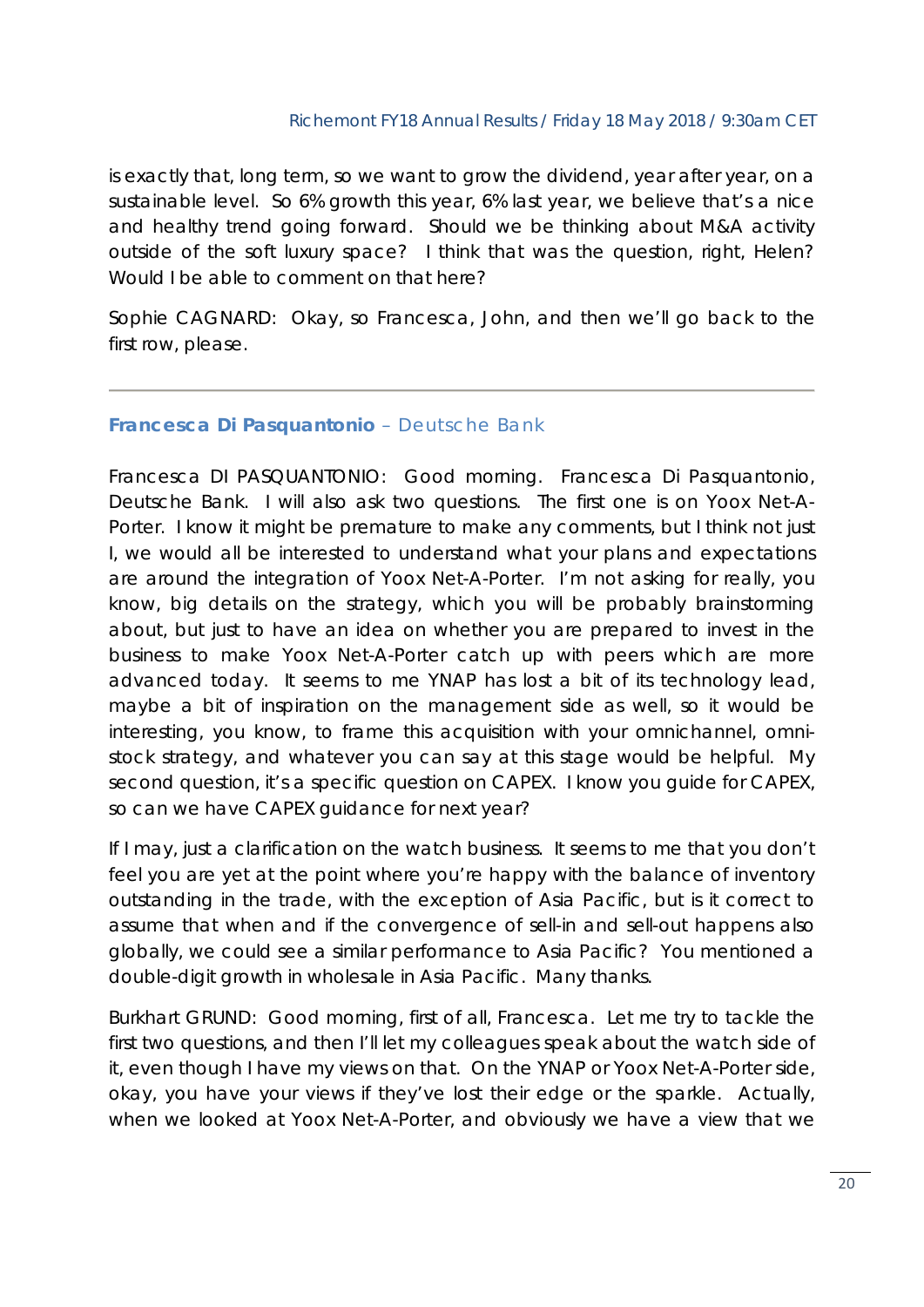have always, being a big shareholder, almost 50% of it, we've almost always treated it a bit at arm's length, for very good reasons because we always wanted to insist that this is an open platform for, so to say, an industry offer, so that the other Maisons who want to trade or who see value in trading through Yoox Net-A-Porter can do so. We believe that has worked very well in the past, and now, as we have reached almost 95%, as you read yesterday, and we'll go through the next steps to get to 100%, we still would like to believe that this is more or less the same proposition, meaning this is an open, neutral platform. The feedback we've had from the Kering side, from some of the other bigger brands who have gone in that direction, who have quite spontaneously come out and said, 'Well, we believe this is still the case. Fine, it's Richemont who will hold the majority, but we still believe it's a very attractive platform for us to trade through.' The world obviously is big, and there are other views, there are other business models out there, which are attractive, and we will see how this plays out over the long term. Once again, for us, Yoox Net-A-Porter, we believe it's a fantastic opportunity for us not only to learn about the business, and when I say about the business, this is what the customer engages with, so we need to learn more quickly about the customer, and we need to meet his expectations. Expectations, obviously, are what we also – in this industry – call the omnichannel challenge or promise, and we believe we are strong in retail, we are working to be stronger in wholesale, and obviously with a strong asset in the digital field, we believe that it's a fantastic proposal that we can build over time.

We looked at the asset, obviously, because when you offer €38 a share, which is a premium to the market, well, then you better take a view. Our view was that it is a very strong management, very strong teams, who are also, size-wise, one of the best, if not the leading assets in the digital arena, and that's why we decided to go a step further and try to control the entire company. We believe, with a long-term view, with a long-term capital deployment, that it is a very interesting proposal, not only for us, but also for the market. As we're in a market space where you need capital, and I'll come to that, and you don't want to manage a business with a long-term view under short-term pressure. So that's why, for many reasons, we came to this conclusion that it would be better to take it private. Capital needs? You know the numbers better than I. Yoox Net-A-Porter, they have been talking about €150-180 million CAPEX, which for them is clearly significant, but then again, let's start thinking about this as a technologydriven business, so what does that mean? What is big, what is a small number?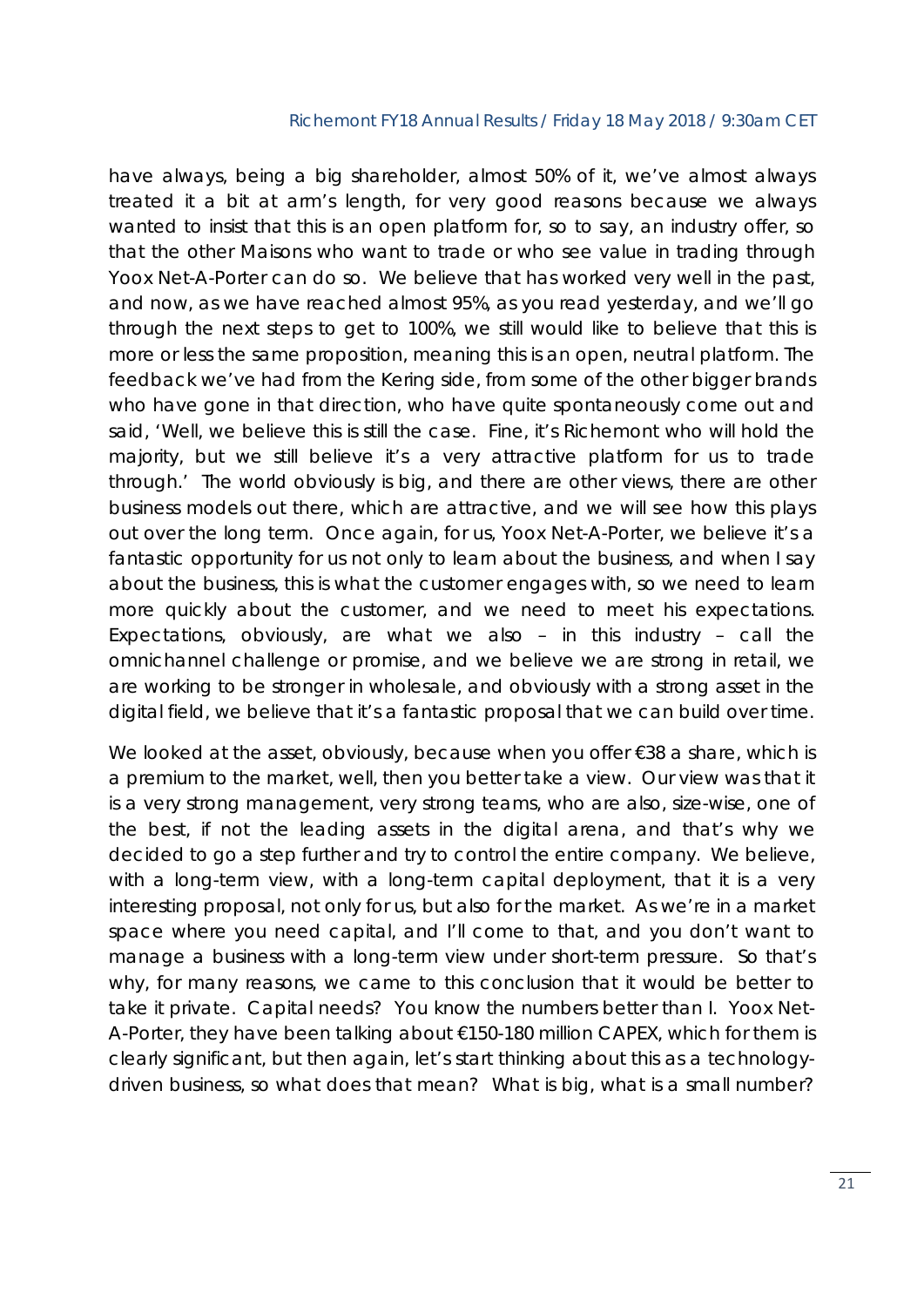Probably that's what, going forward, our businesses will need when we talk about building a business model that the customer expects from us.

This will be much more and more technology-driven, and it's not just an ERP deployment, which we've been talking about in the past. It is digital engagement, and that means systems, that means CAPEX or OPEX towards the technology side of the business. So as I said, €150-180 million for them, that's what they guide on. We'll have a look at it. Once again, once we secure, and we expect that to be done by summer, then we'll have a look at it in much greater detail. Once again, we've been at arm's length so far. We have a very good view, but we don't know the details, so we'll have a look at that. If you bring all that together, the Richemont and the Yoox Net-A-Porter CAPEX, I would say we're still in the same range that we've been in the last, let's say, five years, which has been a range between 5-7% of sales, and we're comfortable with that, but I don't give guidance. Hold on, there was another question on the watch business.

Jérôme LAMBERT: Yes, good morning. When it comes to our watch business, maybe in terms of context, there is a word that we like to use, which is 'sustainable', and it's for us very, very important. Given the size, the history and the patrimony of our Maisons, we cannot only consider short term, but we need to project ourselves in the mid term and long term. Cartier was a pioneer in establishing a strong monitoring of its sell-in and sell-out, and we have been extending that expertise, during the last eighteen months, to the other Maisons of the pool of Specialist Watchmakers. It means that today we can say, as Burkhart was saying before, that our sell-out is higher than our sell-in. Now, if you combine that to the buy-backs that have been announced and presented in our accounts, yes, we can say that we have, globally speaking, at global level, now reached a good level of stock. What does it mean geographically, to come back as well to a comment of Burkhart? We do not guide our clients when it comes to say, 'Where do you want to buy?' Of course the volatility of currency has an impact on where the clients want to buy.

It's absolutely impossible to know where, in September and October, will be the global price positioning, because of the currency.

Sophie CAGNARD: John, but two questions, please. Thank you, and afterwards, we'll come to Luca Solca.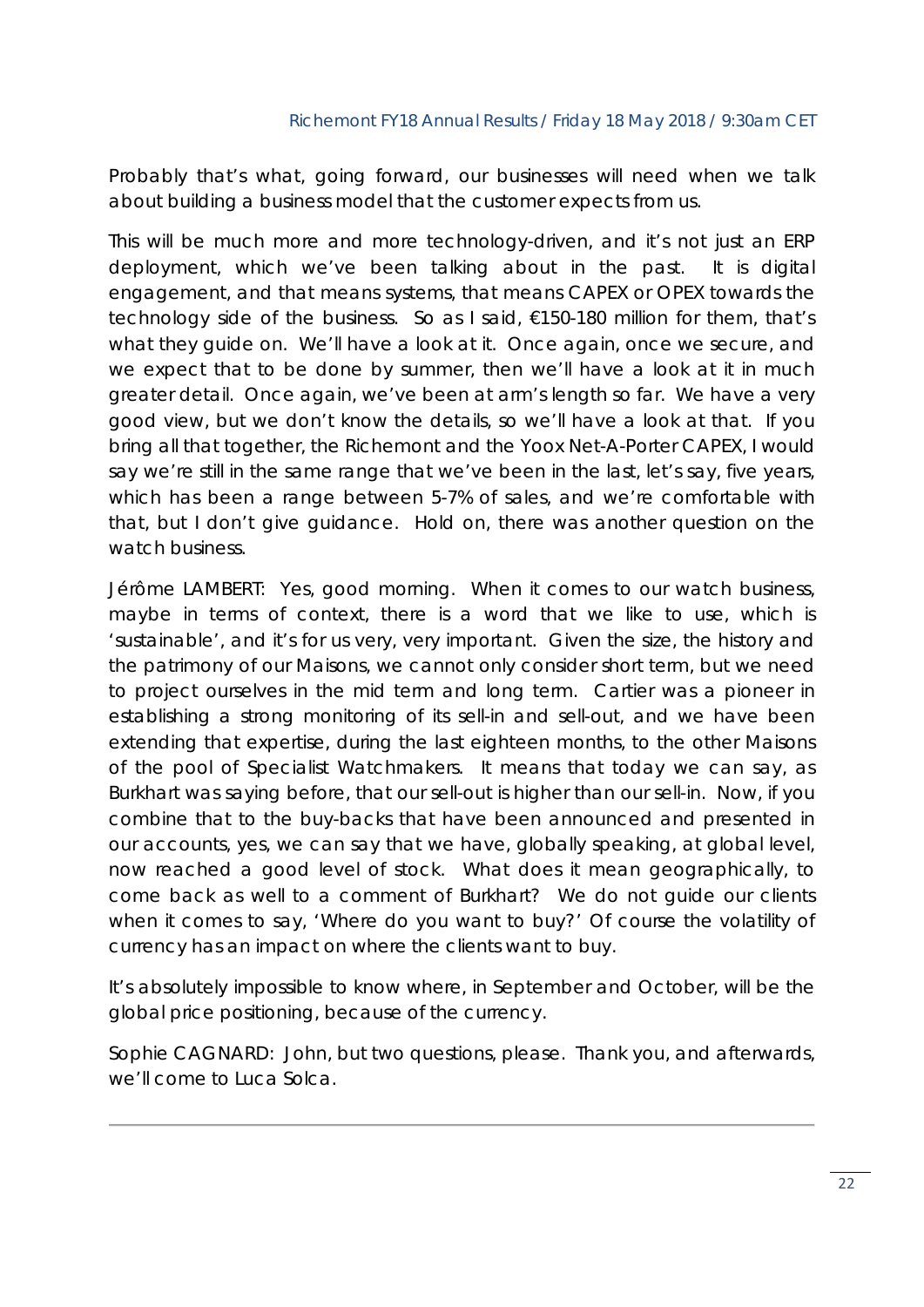## *John Guy – Main First*

John GUY: Two questions, thank you. My first question is around the launch of Baume, which I thought was quite interesting. It's not a premium product. I think in sterling terms, the range is around £430-850. It's a little bit more expensive than your Baume & Mercier Classima. It's designed, I think, in Geneva, but made in the Netherlands? Maybe you can correct me if I'm wrong on that. So I'm just trying to understand really, you launch products the whole time, but this is interesting. I get the point around customisation, around ocean waste, and almost having a sneaker-style customisation opportunity for a younger millennial. I understand all of those points, but it's not Swiss-made. The movement, I think, only costs just over \$11-12. I'm trying to understand, is this a shift in trying to capture a greater segment of the market and moving more downscale in some area, or is this just a one-off that you're just trying in a particular market? That's my first question. I guess linked with that, a question for Cyrille on Cartier. We've seen, on a like-for-like pricing, as much as you can look at a like-for-like pricing, we've seen quite a big movement in the last two years on Cartier pricing, minus 5% to maybe plus 5% over the course of the last two years, from what we can see.

I'm just trying to understand, today, given the launches that we've seen, especially the Santos relaunch, how are you seeing customers gravitate towards the Cartier watch offer? Are we seeing still much more stainless steel, less gold? How are you going to position the Cartier watch element going forward? Thank you.

Jérôme LAMBERT: I will start with our new baby. Yes, indeed, I would say we're very happy and glad to see the birth of a new Maison within our portfolio of Maisons when it comes to the watches. You describe, I would say, a part of the production chain of Baume, and indeed it is assembled in the Netherlands, mainly for logistic reasons, as personalisation is one of the key items, and the time to react to have the watch delivered, we had to be capable to establish it very close to a place from which we can ship very quickly. Indeed, we found in the Netherlands a good base for that. I want to say that, again, it goes to sustainability. We definitely want to be capable to continue to recruit new clients for the luxury watch segment, and it is indeed very important for us to nurture the desire step by step, and to continue to get and raise the relevance of watchmaking/fine watchmaking to new and younger generations. We have done it for a while with our communication, our digital communication in many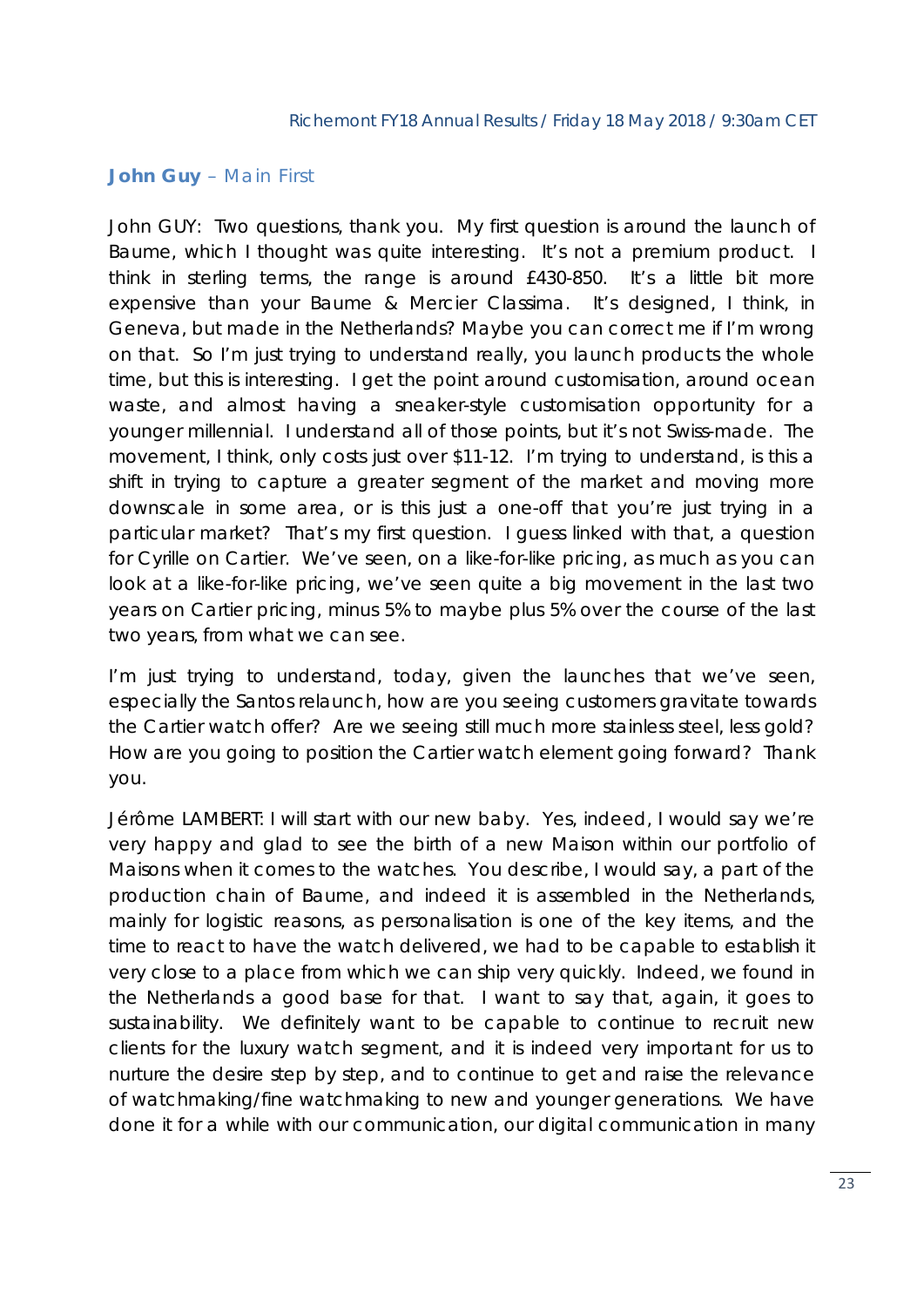countries, and the style of our communication has been, I would say, rejuvenating itself constantly during the last year.

We go one step further with Baume, and I appreciate that you notice that it's a different approach and positioning. We are very much interested in the clients that are interested in shopping digital, to B2C, to personalisation, and also with an environmental awareness approach.

Burkhart GRUND: Can I just add something to that? I think today, this morning on the Media Call, we said, 'Well, Baume, what is Baume? It's young, it's ecoconscious, it's digital,' and I think that captures the essence of it. I think it's a very interesting proposal. We'll see if that view's shared by our customers, and hopefully many customers in the future. For us, it's almost, I would say, a bit of an edgy proposal, against the backdrop of being in quite a conservative industry, and it was also a project that has been run separately, let's say. It hasn't come out of Baume & Mercier, but it was run separately by a team fully engaged in that, and it's a great dynamic that we've seen around the development of this project. It can probably give us some hints of how, you know, we can use the creativity that's existing within the Group, within our teams, and channel that towards something that is very interesting, with a very quick turnaround. So that was a very interesting experience in many, many aspects, and now we're putting it to the test of the market.

Cyrille VIGNERON: To comment on the question on our pricing and product offer, I said two years ago, and still on the market, there is a bit too much of everything, so meaning it's a buyer's market. In a buyer's market, you have to give a good value proposition on every category. It's not that you have to sell cheap products or expensive ones. In every category, you have to have good pricing. So what we've been doing is we construct the offer with good pricing on every category, from steel and steel & diamond, or gold and gold & jewellery, and we are growing in all categories in there. So as you see for the new Santos, the perceived value for money is really good, and by doing that, counterintuitively, you give better value for money, you encourage customers to trade up, so our average pricing is increasing. Also with that, you have better capacity utilisation, so you also consolidate margins. So by having, in some way, a more aggressive price in each category, we encourage more trading up than trading down, and we encourage margin consolidation. It might look counterintuitive, but our results show.

Sophie CAGNARD: Please, Luca, yes, and then Jon.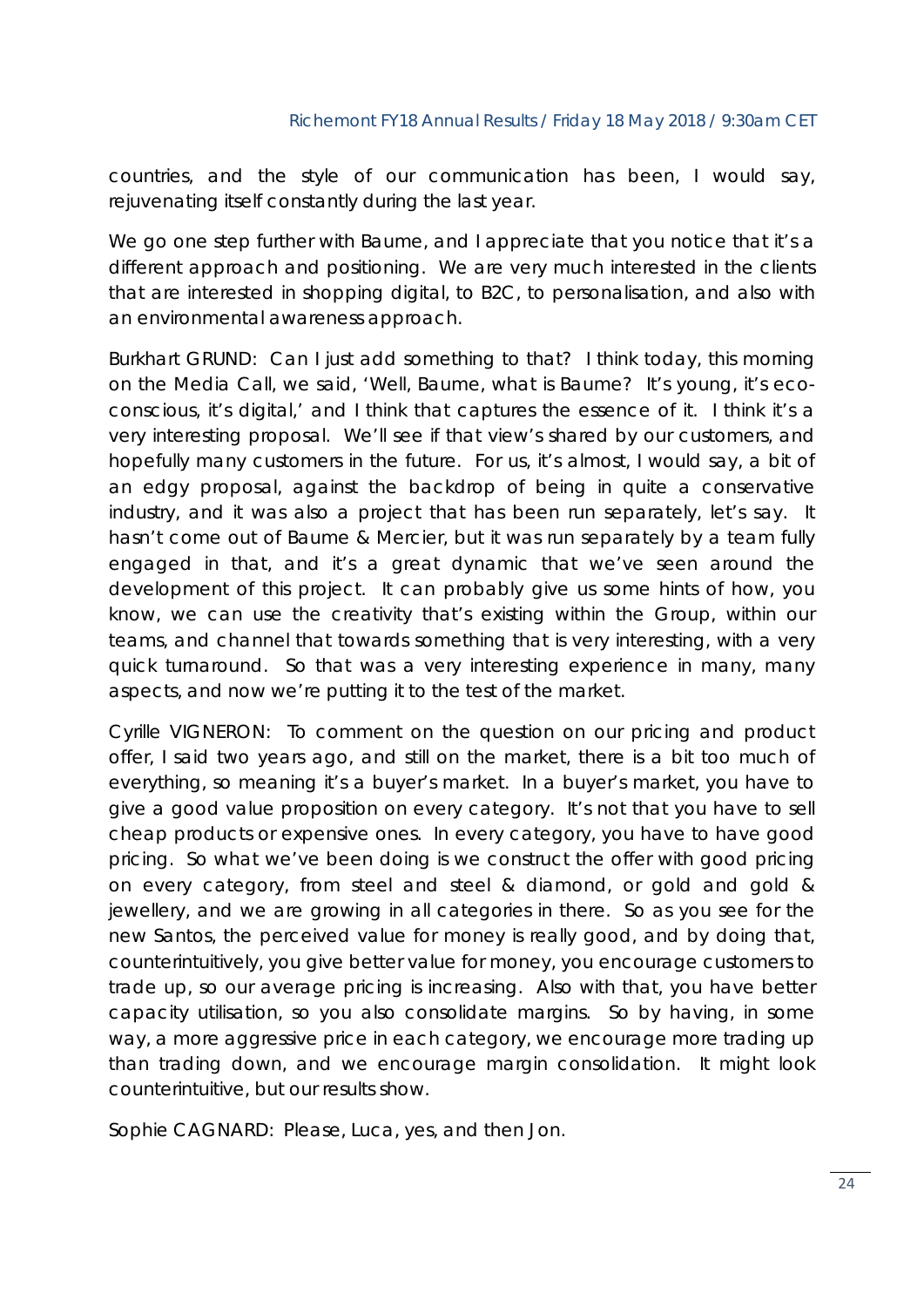## *Luca Solca – Exane BNP Paribas*

Luca SOLCA: Good morning, it's Luca Solca from Exane BNP Paribas. Looking at watches specifically, I understand that the inventory buy-back is focused on the long-term preservation of the brand equity and is appropriate. I also understand that that is driven primarily by the fact that you had, originally, too much product, but also probably the wrong product in the market. When you look at the various brands in the portfolio, maybe starting with Cartier but then going into the Specialist Watchmakers' brands as well, where do you think your current product offer is today? Do you have the right watches out there for the demand you have in front of you, or is this process of adjusting the product range still ongoing, at least in some of the brands?

On digital, more than the Yoox Net-A-Porter side, I would be very interested in getting your view on what digital is going to do to your business, and how is it going to change the way that Cartier or Van Cleef & Arpels, and the other companies within the Group, operate? Is that going to be primarily a function of how you communicate to the market, is that going to have an important function in distributing the product, or what else? Thanks very much.

Jérôme LAMBERT: I will start with the watches. Thanks for the question. Indeed, I would say our Maisons are existing through their products, and the efforts that the Maisons of Richemont did during the last year have been very meaningful. If you see the last SIHH and the creativity of our Maisons, you see the importance of the Polaris line in JLC or Jaeger, you can see the relaunch of the Possession line at Piaget, you see that our Maisons have in their heart to reinforce, develop, focus on their iconic expressions, while they put a large emphasis on their creativity and factor of differentiation. Richemont is lucky to have eight Maisons, or with Baume we could say nine Maisons, in Specialist Watchmakers, and then to that, you have to add Van Cleef & Arpels, Cartier and Montblanc. All these Maisons are very much paying attention to their expression and to offer a wide offer, and then somehow, an offer different from one Maison to the other. How we do the end offer of the evolution? Yes and no. Yes when it comes to say we have drastic problems to address. No because the evolution of the product range is what explains why these Maisons have more than centuries of existence. Like species, we know that there is a continuous search and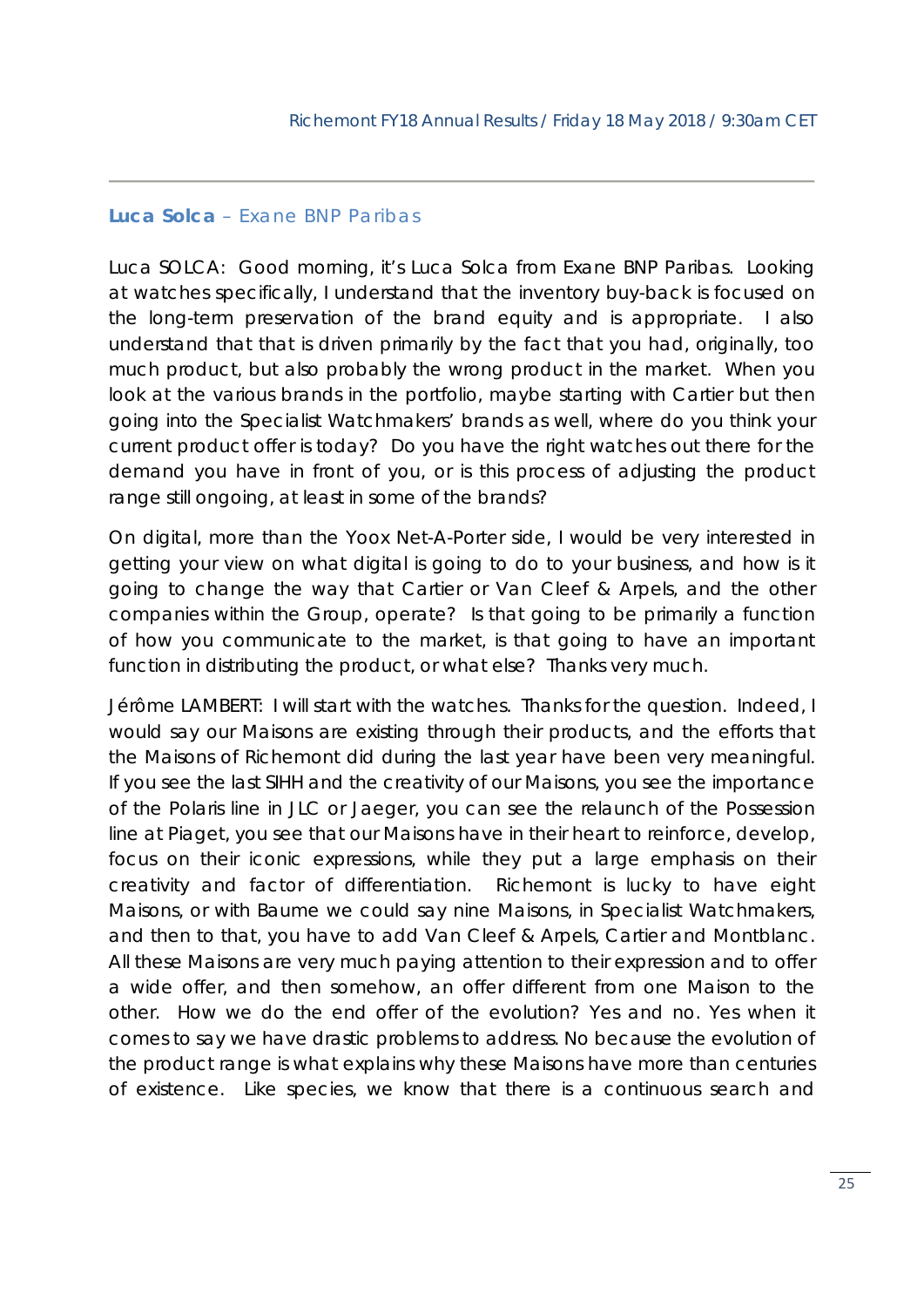evolution, but creativity, differentiation and iconisation are definitely the heart of our strategy.

Burkhart GRUND: Probably, I might add, the test is always if this is relevant for the customer, which is a given as a principle, and if we look at the recent - meaning the fiscal year '18 - retail numbers and the retail growth of sell-outs, this seems to confirm that the offer's relevant. Now, it's a journey, as we know, with ups and downs. I think creativity is strong, but there's a constant renewal process that is ongoing, and sometimes we come up with even some surprising offers like Baume today, that we were just referring to.

Cyrille VIGNERON: To comment also on more specific things, you know there has been a major contraction coming from China, and it has two origins, one is anti-corruption and one is renminbi devaluation. Anti-corruption, not only corruption, but also corporate gifting… A big part of state-owned companies were offering gifts, and big parts were watches, and when you offer something that's not on your own money, you can spend whatever you want, and so this part is gone. So there is a market adjustment linked to that, that probably will never come back, so in some way, this had become - everything for that - the wrong offer, because there is no more demand there. When it comes to the rest, the market is picking up in different things, and when brands have an offer which is really linked to their DNA, and the strong brands are weaker than before… When we relaunched the Panthère, very Cartier, it worked tremendously well. Even though there was a kind of consensus that you have to do something novelty, which is round and automatic, but we launched something not new and square, and quartz and it's like a landslide.

So we construct our offer, and we have a long way to go, but we are in good shape to do it, on something where there's basically no demand. We do something which is unnecessary, just for pleasure, so we have to create that demand and make customers want to buy that, meaning nice things full of brand DNA at the right price and fair value, and it works. So we are on the way to reconstruct that. So there are some parts where you have to adjust to market where substantially some demand has changed, because it was not there, and some re-shifting, but basically to what has made the luxury, as before, a creative offer matching something which is not a demand and becomes a demand.

Nicolas BOS: Good morning. If I may answer on the digital part. I think first and foremost, digital is not a, kind of, one-size-fits-all monolithic strategy or reality, and it's been there for quite a long time for most of the brands, so I think that for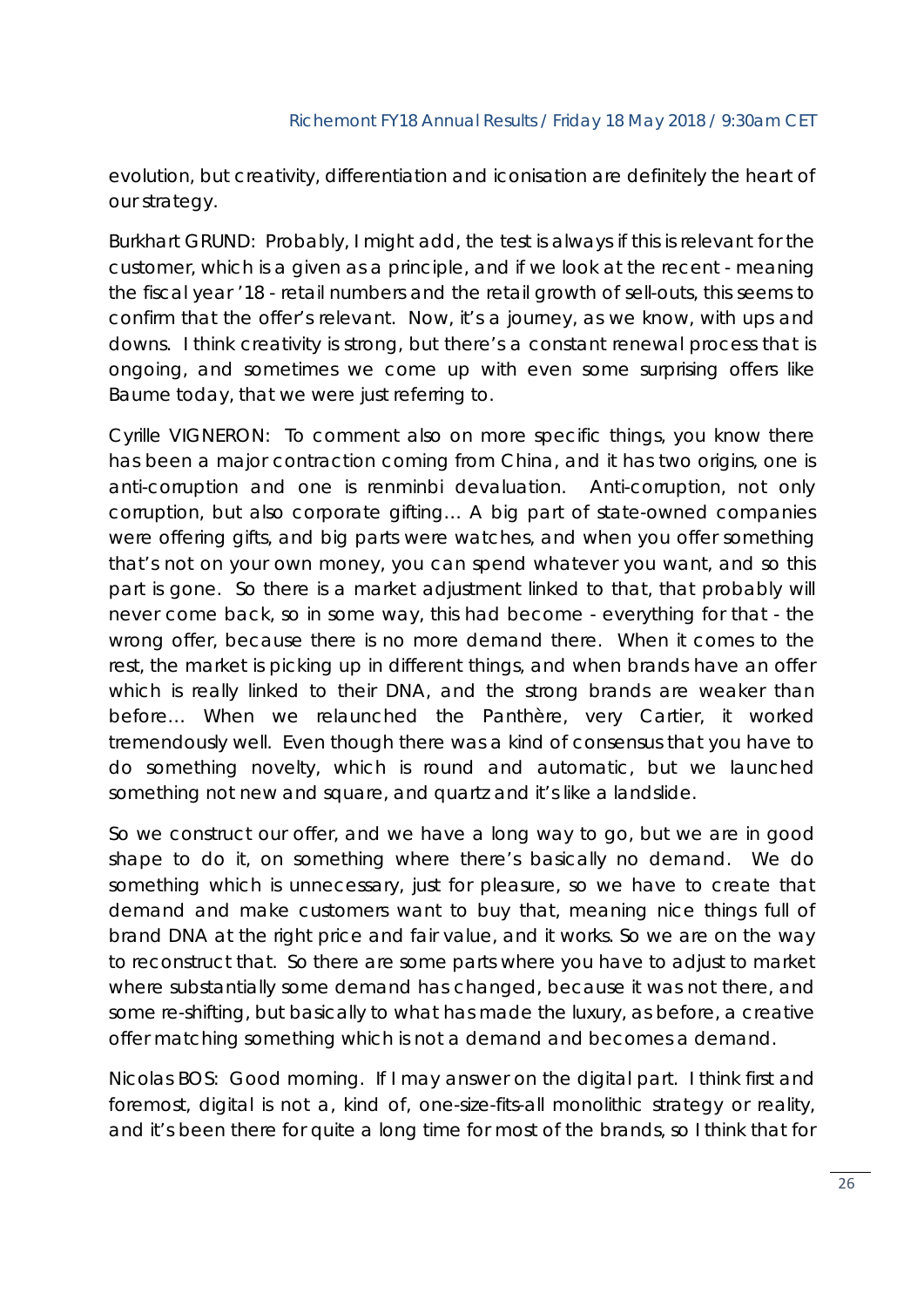some of the brands within the Group it's an alternative commercial network, for some of the brands it's a way to express their identity, for some of them it's a way to engage socially. When I look at the way it exists at Van Cleef & Arpels, it's primarily a way to explain what we are about, to talk about craftsmanship, to tell stories that resonate with our collections, and to go with initiatives like L'Ecole, initiatives around education. So it's primarily maybe a communication tool or a set of communication platforms or engagements through social media, and it's been the case for more than ten years. Then, of course, it's also a way to provide additional service that includes online sales. I mean, we have ecommerce that we run ourselves. We have our own online retail in the Americas, in Europe, in Japan, in China, which still represents a limited percentage of sales, as Burkhart was mentioning, but really provides for, you know, complementary service.

What we say is the reality of omnichannel, which is, you know, clients getting informed online, coming to the stores, still enjoying a retail experience and an immersive approach that can be provided through a physical store environment, but then combine that with their online experience. So it's a reality today. It doesn't mean that e-commerce is replacing traditional retail for a brand like Van Cleef & Arpels, but definitely, that combination of digital and physical is a reality, and moving forward, it's going to be more and more the case.

## *Jon Cox – Kepler Cheuvreux*

Jon COX: Yes, good morning. Jon Cox, Kepler Cheuvreux. A couple of Group questions, should I say. First of all, a technical question, so maybe for Burkhart.

The one-offs, could you just give us a breakdown exactly where they are, because you mentioned €208 million and then you mentioned €37 million for the others. Is the rest just watches, or is there some other stuff in there we should be aware of, just to help us with our modelling? Again, this quite a technical, very quick question on YNAP. When will you fully consolidate? I guess from 1 April. How much will be the book gain? Because I guess that will be pretty material. Operationally, it looks like you're pretty happy to lose market share in luxury watches, it seems to be what you're saying, you're happy to limit wholesale. You can see Rolex and Swatch Group, LVMH clearly winning market share. I wonder what you think this does medium term? Once you lose share, it's very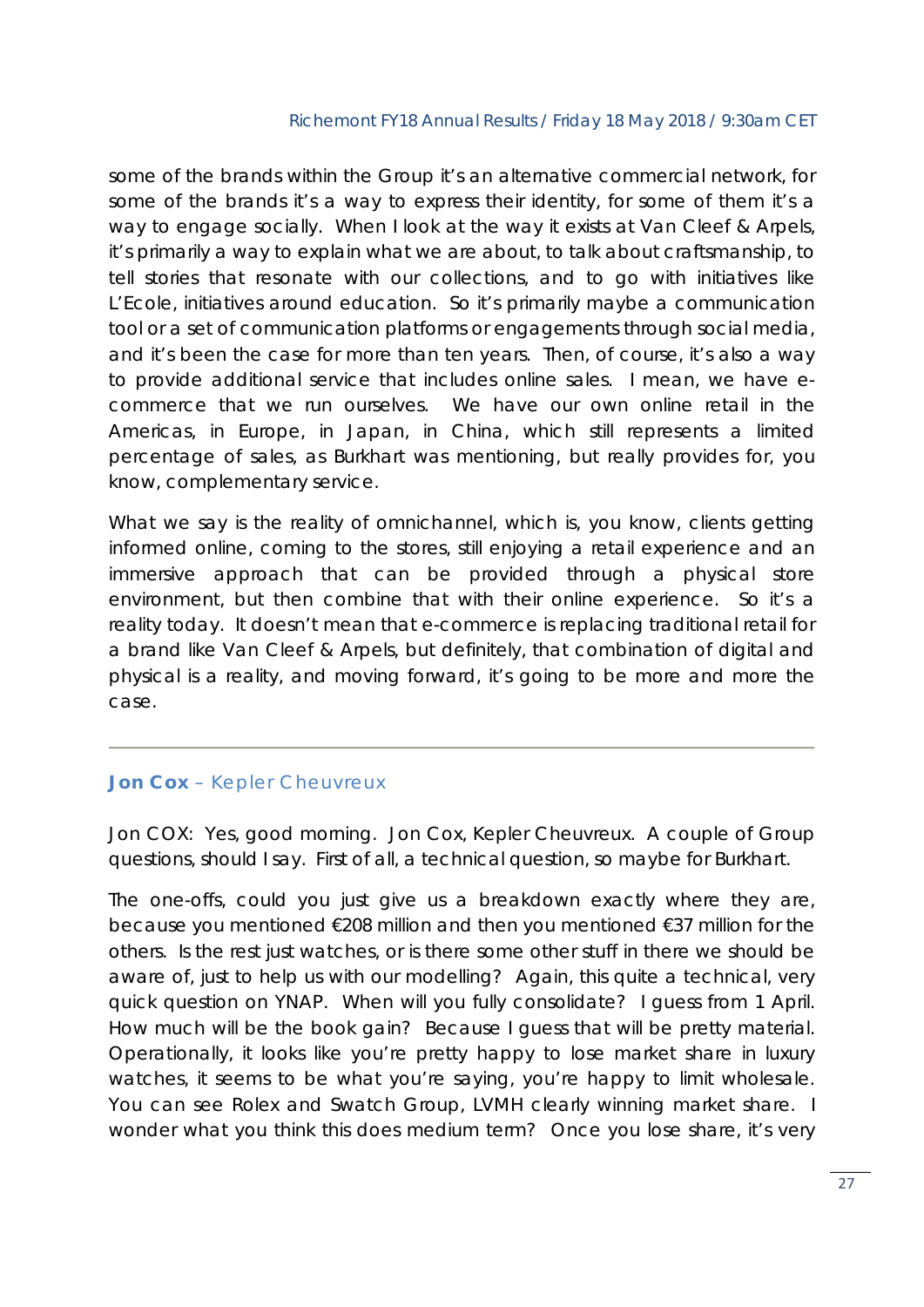hard to get it back. Maybe just some comment on that. Just on the Other segment, should we think of a blank zero this year, given the exit of Shanghai Tang and Lancel? While you're here, Nicolas, maybe you can give us a quick comment on Van Cleef and the plan for expansion.

Finally, just a comment, I think previously you've said dividend payment midteen - I think that's to probably misquote Mr Rupert, I'm sure he's listening in two years now, you've had mid-single-digit dividend increase. I think this is probably not what some investors signed on for, as you can see with some of the shareholder reaction this morning, but that's just a comment. Thank you.

Burkhart GRUND: Thanks, Jon. Do you want me to comment on the comment, first? Now, this 15% has been floating around for a long time. I personally haven't found when it started, but we can definitely have another look at that. I still think, and we've been, I think, very clear about that, that over the long term, we view our business and we view the long term and value the long-term relationship with our shareholders. Now, a 6% growth in dividend in today's environment I think still is an honest proposal. Okay, there is a share price reaction, fine, but I think once again, you need to look at the shareholder return over the long term, so that's our view on that. Now, are we happy to lose market share? Would I answer yes? Probably not, but then again, we don't really, and I say that in a very relaxed fashion, we don't really, really look at the short term here. Now, is it one year up, one year down? Fine. The Maisons have existed for many generations, and if you look back at the history of Vacheron Constantin, for example, let me calculate, probably more than ten generations, and I don't think that they built the Maison by looking at market share.

I think over the long term, you can only do what is right for your Maisons. In this case, we have taken a view in the last two years that addressing the unhealthy inventory situation, next to running or doing a good job on product creativity, network quality, etc, is the view that prevailed. I don't want to go again and say, 'Well, because long-term brand equity is of utmost importance for us.' So if that means that, short term, we have fluctuations, volatility in our market share, well, that is a consequence of it, but we don't want to manage it in terms of market share. It is for the long-term health and the strength of the brand equity.

Jérôme LAMBERT: I would give, I would say, two comments on the comment, in this case. First, I don't think that you build market share by sell-in, my first comment. The second point is we are in a cycle industry. Every correction of cycle is, most of the time, very painful, and detracts a lot of value. It is clear for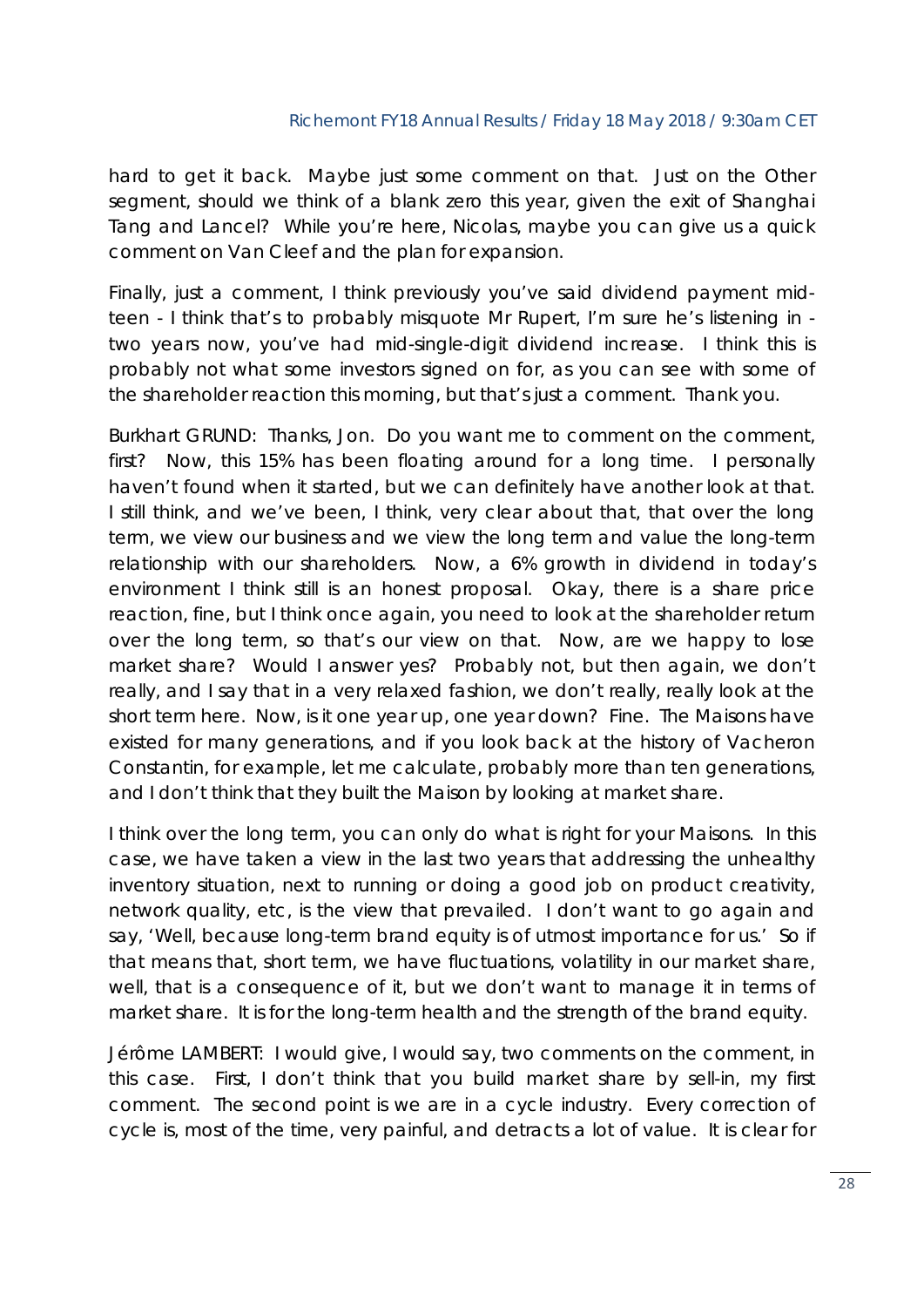us that the sustainability of our business model is a key criterion, and it is a discipline, because sell-in, sell-out data, and working hard, on long term, with your strategic partners, which are in this case our strategic wholesale partners, demands a lot of energy, a lot of common discipline, but we believe in that strategy.

Cyrille VIGNERON: To be more specific, don't take Swiss watch exports as a proxy for the market share, not in the short term. If you take over three years, probably it matters. In three months, it's just restocking distribution somewhere. If you take brands in fashion that have gone extensively in outlet malls and producing for them, they are decreasing their value badly over time, and the same for watches. So we have to be very strict on where we put things and how we make the market consolidate in a good way. So we're confident to regain market share, but the market share on true demand.

Burkhart GRUND: Okay, and Jon, finally, to not forget that, come back to the one-offs. €208 million, we said it in the release as well - the results announcement - there is €135 million linked to the buy-backs in Specialist Watchmakers, so you'd find that in that segment, obviously. Then we said the rest is linked to portfolio transactions, and as you've seen or heard or read, we exited Shanghai Tang, we're in talks for Lancel, and, okay, we're in the process of securing the 100% majority of Yoox Net-A-Porter, so the rest you will find in the Other segment. Now, don't nail me down on €5 million here and there, but that's the general trend of it. You will find in the notes of our financial statements, first that we have not secured, so to say, the offer; you remember, the tender period finished on 9 May. We put out a press release yesterday saying that we have secured or have exceeded the 90% threshold, which was one of the conditions, and the second condition was the MAC condition that we had explicitly to waive, which we also did with yesterday's press release, so consider it effectively done yesterday or today. Because today, we're going to spend a bit of money by actually putting up the consideration for the shares that have been tendered, which is today. The rest, we expect to finalise by this summer.

Nicolas BOS: I think, you know, it's really one of the fine illustrations of what we talk about Richemont, of this long-term view and long-term commitment. When it entered the portfolio nearly twenty years ago now, it was the ambition to take a very, very highly respected historical, family-run brand, and to give it the time to develop, you know, organically into an international company, with a wide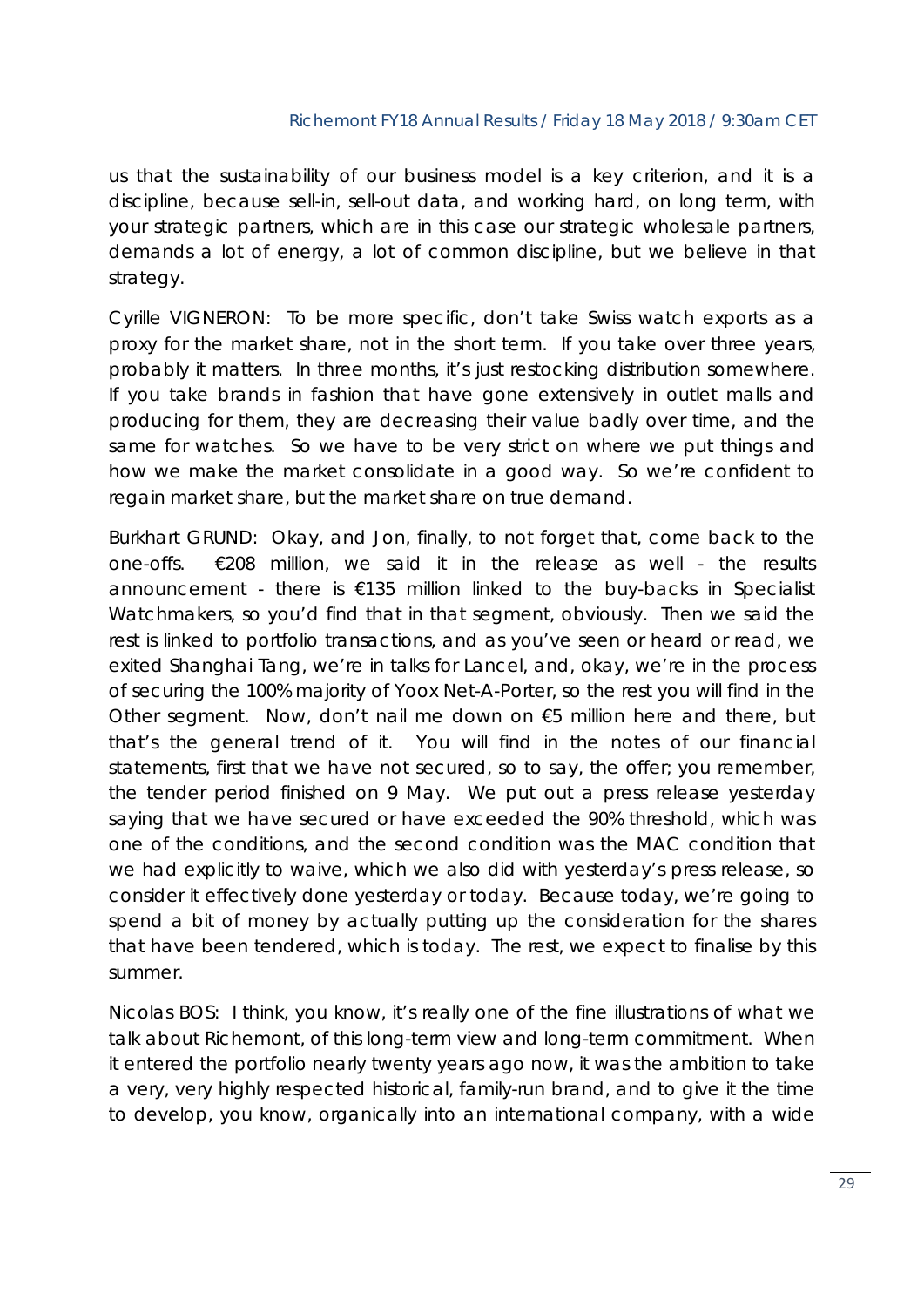reach and still a very, very clear identity, and I think quite a high level of respect and desirability from customers. This is what has happened slowly but surely in the last two decades, and the plans are really to continue. We operate only through retail. We have about a bit more than 100 stores. We are purely concentrated on jewellery and jewellery watches, and we've seen a very good response to that specific positioning. So we feel that that kind of long-term view and organic base has been quite efficient for Van Cleef & Arpels, and should continue to be in the future.

## *Zuzanna Pusz – Berenberg*

Zuzanna PUSZ: Thank you so much for taking my question. Zuzanna Pusz from Berenberg. So I just have two questions, I'll stick to the rule. First of all on YNAP: Given that there's been, I guess, some deceleration in the performance in Q1, I know that currently, of course, the market doesn't really focus on what's the outlook for YNAP, per se, or not, but when we think of YNAP being consolidated within the Richemont Group, can we assume that whatever targets the management of YNAP had for the growth, which was, I think, 17-20% organic growth, and also certain margins and free cash flow considerations, is this something we can take for granted, or you will review all of that once it's been consolidated, and perhaps, kind of, the grand scheme of things will matter more, so it could be a bit of a drag on your profits, on your free cash flow, but you see it as, let's say, wider support of your Group's digital efforts? With regard to that as well, given that you will soon have YNAP on board, will it prevent you from also working with other platforms? Recently, Farfetch has launched their hard luxury hub, which some of your peers have joined within the watches and jewellery, so can you give us an idea, in a way, if you see there's something preventing you?

Then the second question is, coming back to the comments you've made…Well, that was kind of combined… On the trends observed among the younger generations, you've mentioned you find that the younger people are looking more at the environmental factors, etc. Now, we've seen recently a big rise in the discussion around the second-hand luxury market. You have platforms like The RealReal or TrueFacet in the US growing fast. Is this something you see as a threat, or are you willing to cooperate with them? Do you have any of your own plans in the second-hand market, like some of your peers have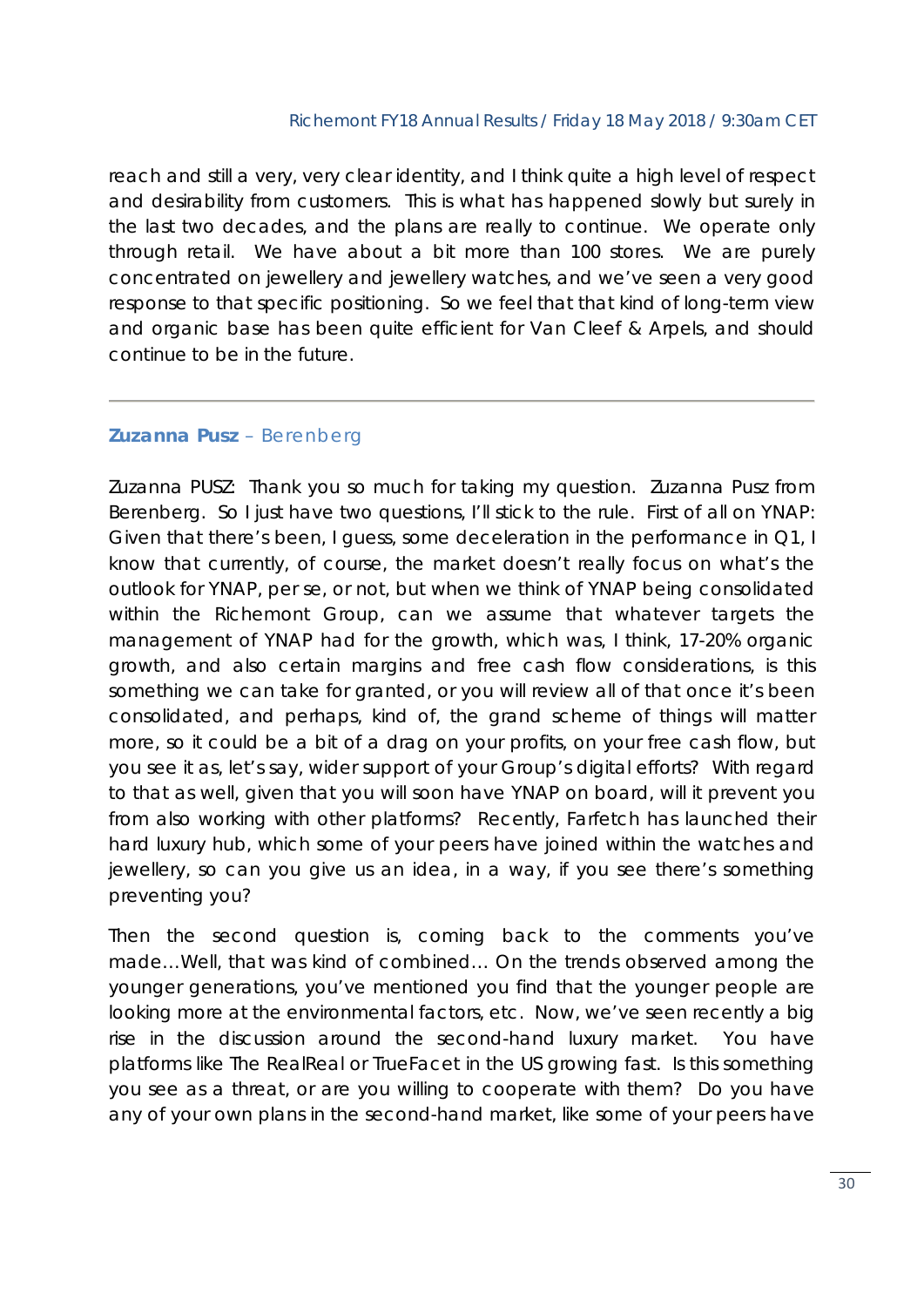recently announced? If you have any colour on that, that would be great. Thank you.

Burkhart GRUND: Okay, thank you for the questions. Now, I suggest I give you my views on the first question and on the third, and I will ask my colleagues to add some colour to that, especially your second question. So on YNAP, I cannot really or I don't want to comment on their results they just put out a few days ago. You have probably heard or read in their announcement, and probably listened in to their call they did on the annual results of last year, that they confirmed guidance, which they gave as a range, that they confirmed that. That, for us today, is the assumption. As I said, you know, we'll look into the business model, in the sense that the fundamentals I think are sound, the management is strong. We expect and we clearly hope that the management will stay on board, because that's the management that has built a great business and, by the way, a profitable business. I think we'll talk about other business models in the space afterwards. It's a profitable business model, so we're happy with that. Their guidance is quite strong. They have confirmed their guidance as well after their three-month earnings announcement, so today, we have no reason to believe that that would be challenged or questioned, even though I think I've read something, right, a bit *Arrivederci*, was that? Punchy line there, Francesca, I like that. So in all honesty, we're looking into the model at the end of the year. We've said, when we formulated the offer, we know the numbers as you do, we know also what they guided on CAPEX spend, €150-180 million. We'll see. If we need to accelerate spend, then we will do that. We will do whatever is healthy for the long-term development of a profitable business together. Now, I'll let my colleagues to the right engage on other business models or engaging with other players. Do you want to take that up, Cyrille?

Cyrille VIGNERON: We have not put any clear view on which players we will play or not, depending on what they really do. So far, we are not with the marketplaces, because marketplaces are not controlled, especially intellectual property, and it's places where you can have counterfeit, partial or total, or you can have some trans-shipping or can have many things happening there. So that's an overall issue. There will be, I guess gradually, and that's why we also have our strong point, what can be a clear need and selective offer on the online, and which parts are just arbitration or places for wrongdoings. So we continuously review, because there are new partners or new people or new offers every day, and many, many, many hybrids. So on that, we see, and those that can be, at some point, serious and can be controlled, and can have a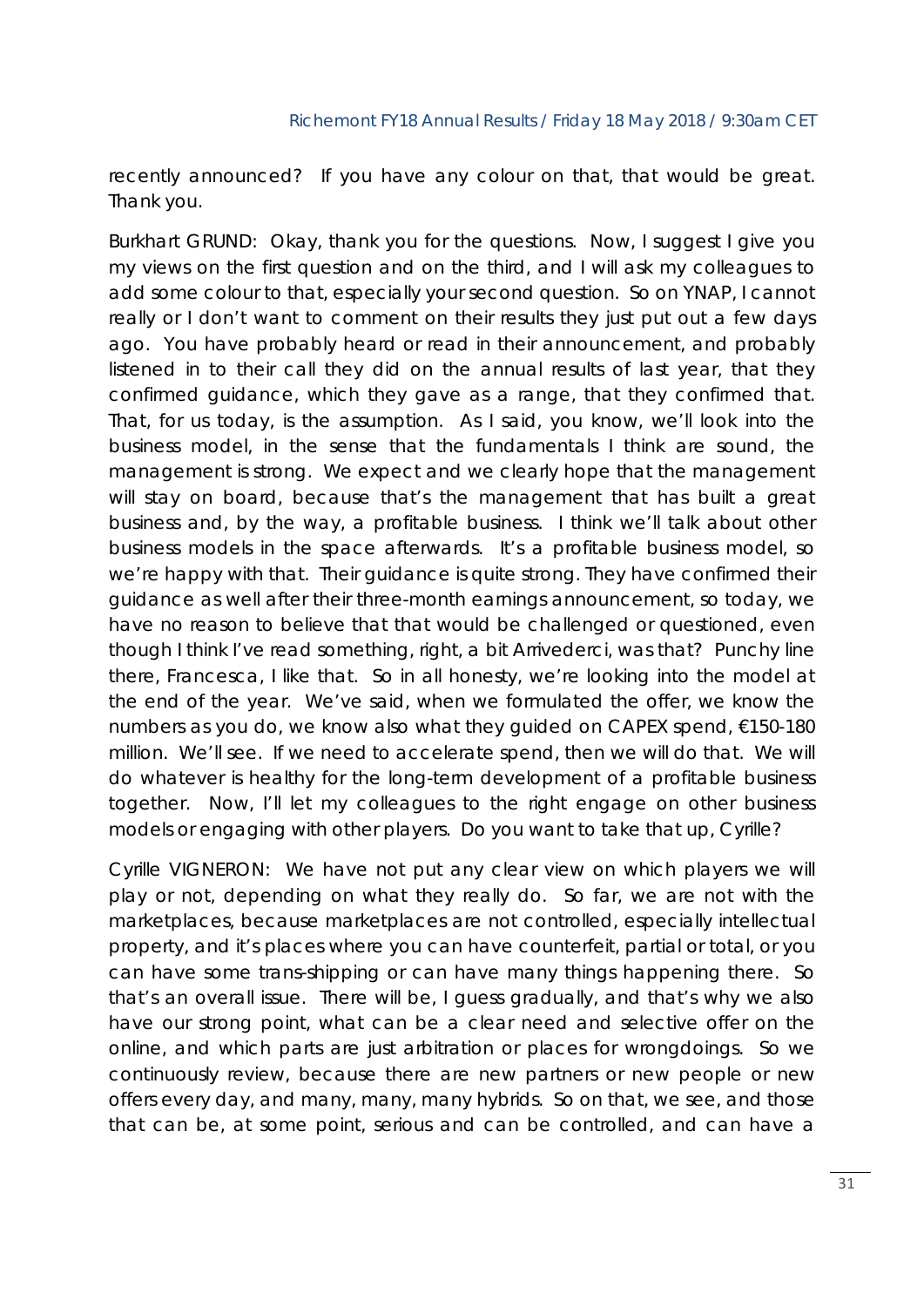high, I think, intellectual property control also on what they do, directly or indirectly, then can be considered, but currently, we don't see any, at this stage, that have shown up that quite well. So that's why also probably with Yoox Net-A-Porter, we can move forward on something which will be a clear offer we can use and can get standard into the market.

Burkhart GRUND: Probably another word to that. The way we see it is it is probably easy, probably, I say, let's say, to start an e-commerce business, but you need to get the basics and the fundamentals right. You need to understand your customer, you need to have the IT capabilities to actually understand the customer demands, and you need the quality of execution, and that goes with a strong backbone, but that also goes with a customer perception that actually they can trust you. You don't want to be stuck, after you have bought something, with a transaction that doesn't work with a product that doesn't arrive, or if you want to send it back, which in the luxury space, or especially on the soft side, is a given, and you want ease and reassurance on the execution side of it. That's why we believe that there is a very interesting proposition and a great business that has been done and built by the team at Yoox Net-A-Porter, and that's why we believe in it. You were asking about the pre-owned space of the business. It is true there has been a lot of noise around that, let's say, in the last six months, starting at the SIHH, then followed by another, you know, group in the luxury space who said, 'Well, we're working on that,' some other brands have been talking about that.

We think that's an interesting part of the market if you look at it from a customer perspective, because you find in that space customers who are entering into the watch luxury market, we're talking about watch today, and you know, they are building watch expertise on their own, or they're building a collection, or they use that as a way to enter into the market. That is, of course, interesting for everybody in the market, and that's why I think you hear so much noise around it today, and I mean that in a positive way, noise. Because I think the industry is waking up to a market there - space in the overall market that has been overlooked in the past, and we're monitoring the situation as well.

Sophie CAGNARD: So we're running out of time, so there will be time only - yes, you, Hermine, go ahead - and then there is one question on the web which has not been answered.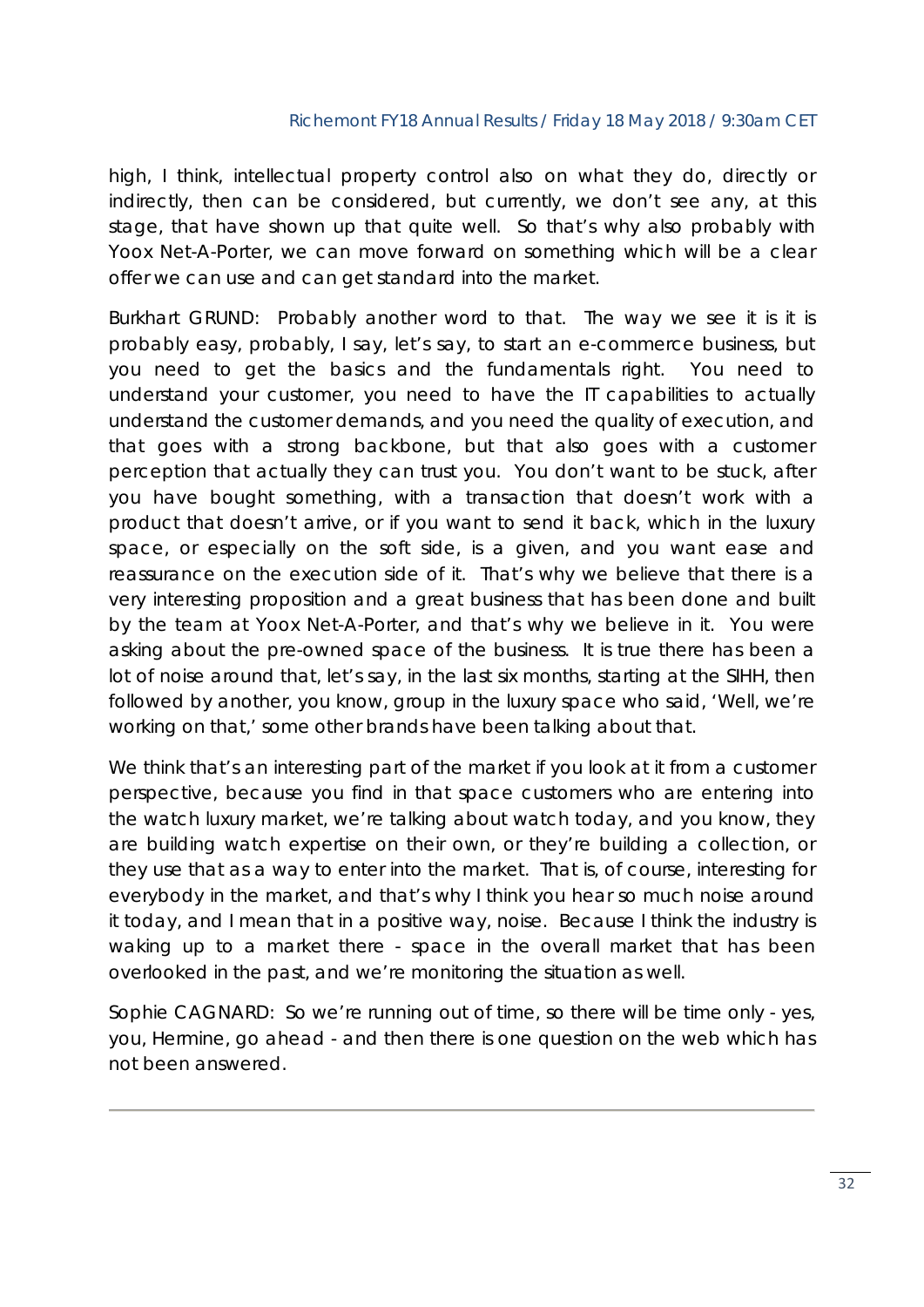## *Hermine De-Bentzmann – Raymond James*

Hermine DE-BENTZMANN: Good morning, Hermine De-Bentzmann, Raymond James. I have two very quick questions related to inventory buy-backs. The first one, I was wondering if you expected to make such a large amount of buybacks in Q4 when you started to implement them. My second question is I was wondering as well if we can assume that inventory buy-backs have continued a little in Q1 fiscal '19, and if you could help us to quantify the magnitude, if any. Thank you.

Burkhart GRUND: Did I expect to do this level of inventory buy-backs? Depends on when. After I was told, I fully expected it, but on a more serious note, how did we run through the process? Clearly, you've seen we've had some management changes as well on the CEO or the management team levels of some of the watch Maisons, Specialist Watchmaker Maisons, and their brief was very clear, or the brief given to them was very clear. From the new managers overseeing the Specialist Watchmakers segment, from Jérôme Lambert and Emmanuel Perrin, the brief was very clear, 'You will do what is necessary to bring the inventory to the level that is healthy, or that we consider as being healthy.' It was done on a Maison-by-Maison basis, on a market-by-market basis and on a customer-by-customer basis. Now, I can have my view, which might be right or wrong. In the end, the Maisons came with their proposals, and they have run through a very rigorous process of making sure that, you know, we come to the right level of buy-backs.

Frankly speaking, I don't care if it's €50 million more or less, for the simple reason that we have to get it right. If we come to the right level, well, then that is what it needs to do or that's what it takes, so that's my very simple view on that. Q1, well, it's still very young, haven't done anything in Q1.

Sophie CAGNARD: Okay, thank you. So there's a question, I think for Jérôme, regarding the appointment of Eric Vallat, and whether you can elaborate on what are his new targets or any key initiatives, and also what Fashion and Accessories Maisons. Thank you.

Jérôme LAMBERT: Thank you. Thank you, Sophie. Indeed, we announced this morning the appointment of Eric as the Head of the Fashion and Accessories Maisons. You can see in his appointment, I would say, the mirror decision in organisation that is the one that we decided to put in place with the Specialist Watchmakers a couple of months ago. So indeed there is a willingness to work